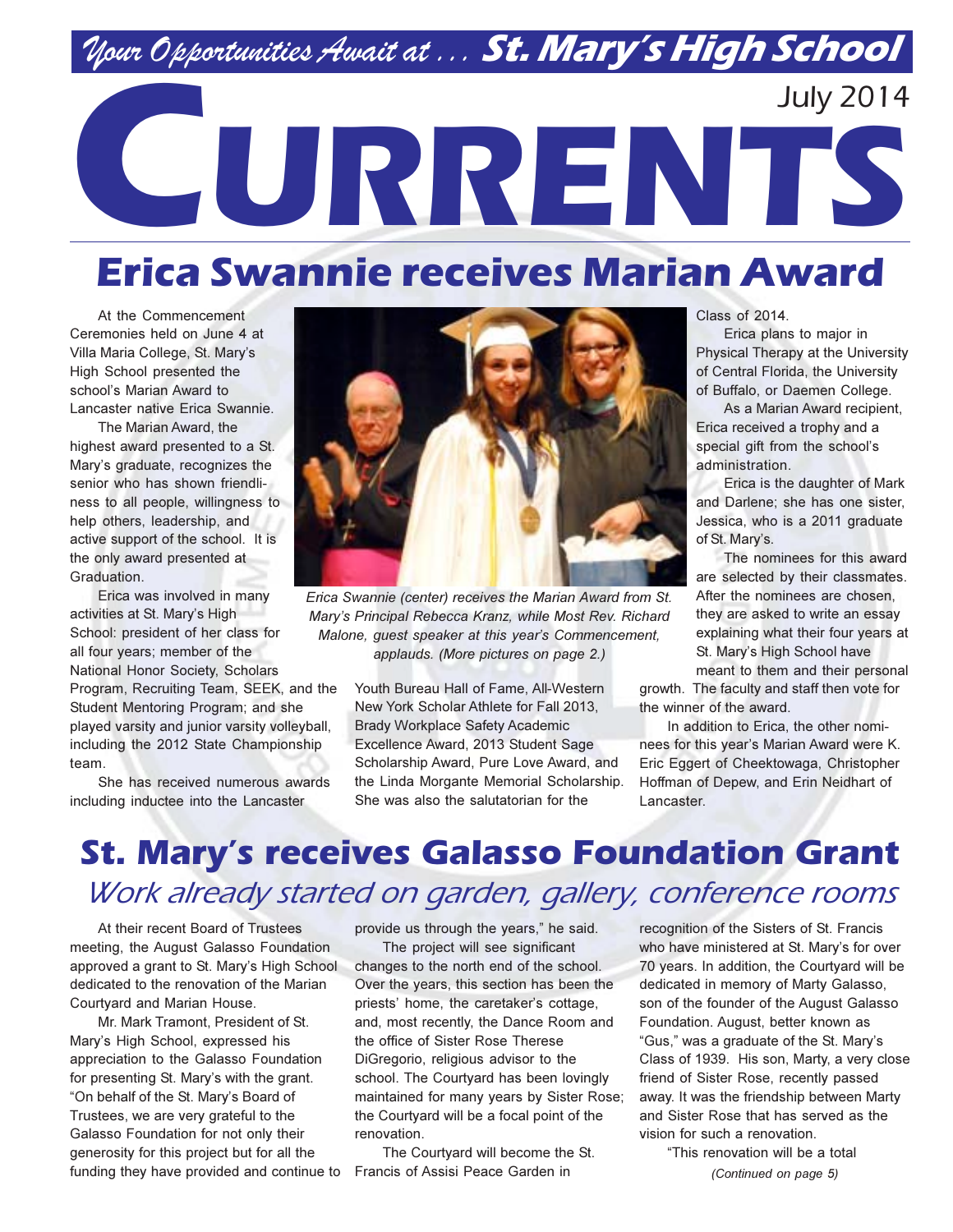## **Congratulations, Class of 2014! Photos from the 110th annual Commencement Exercises**



The Graduation Ceremonies included speeches by (left to right) Salutatorian Erica Swannie, Valedictorian Erin Neidhart, Commencement Speaker Most Rev. Richard Malone, and Student Senate President Matthew Wrobel.



Paul Battaglia, Torey Adams, and Aaron Denz are all smiles as the Commencement Ceremony begins.



Richard Penfold '64 receives an honorary diploma from Mrs. Kranz.



Laura Enzinna shares a hug with St. Mary's Chaplain Rev. Richard DiGiulio.



Austin Kaetzel, Nicholas Sugg, Erika Talbot, Chelsea Heffeman, Thomas Briatico, and Trevor Wrona gather before the ceremony begins.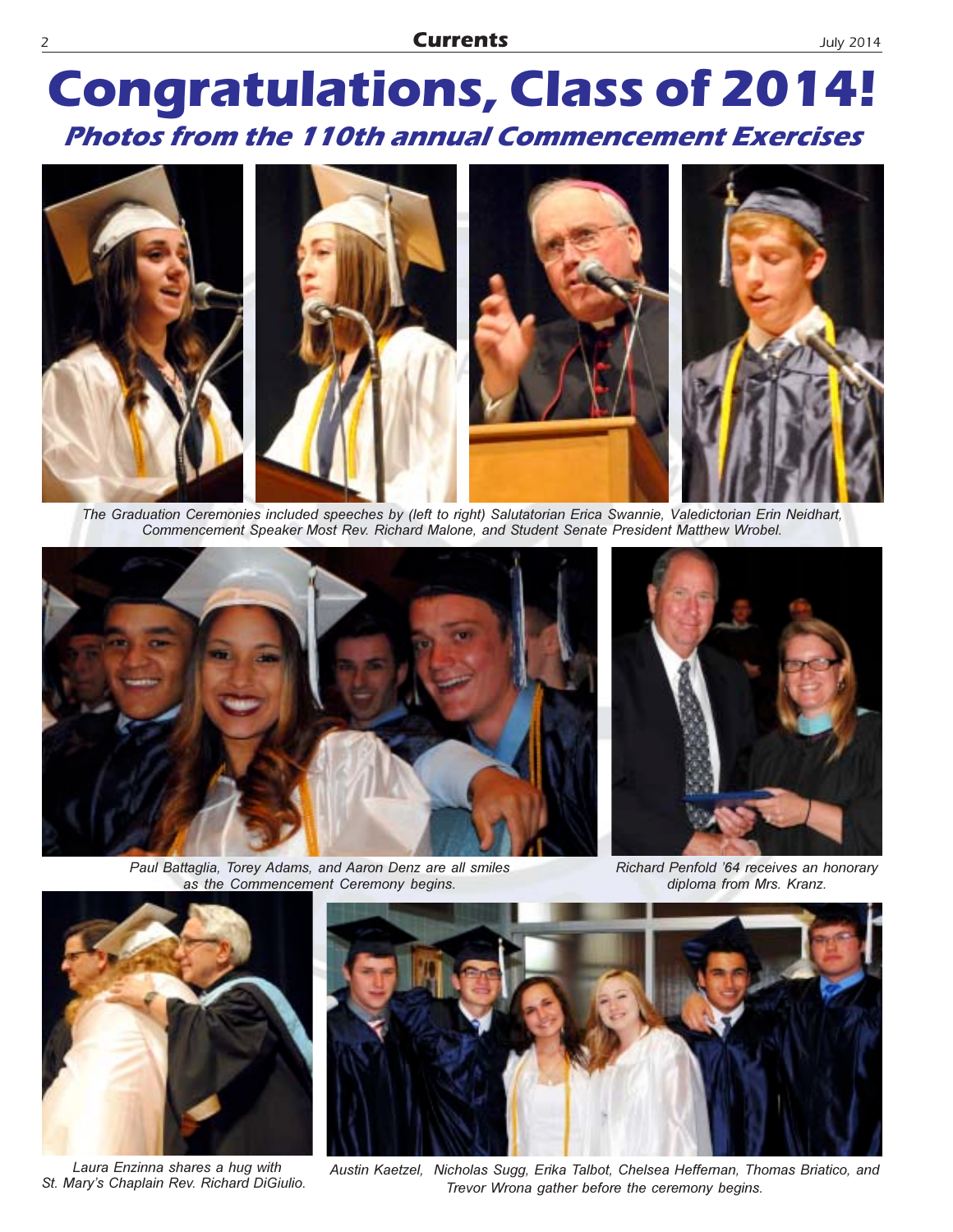### **CURRENTS**

## **What's next for the Class of 2014?**

St. Mary's High School is extremely proud of the Class of 2014. We are pleased to list all of the colleges to which the graduates plan to attend in the fall (intended major is in parentheses).

Good luck, Graduates, with your postgraduation plans:

- Torey Adams Ithaca College (Health Professions / Pre-Med)
- Paul Battaglia Erie Community College (General Studies)
- Catherine Blaszak SUNY Geneseo (English with Adolescent Certification)
- · Kathleen Bookmiller Daemen College (Physician Assistant)
- · Dylan Braniecki Hilbert College (Sports **Industry Management)**
- · Thomas Briatico SUNY Fredonia (Nutrition)
- · Amanda Burns Trocaire College (Nursina)
- · Caitlin Bystrak SUNY Buffalo State College (Undecided)
- . Holly Bystrak SUNY Buffalo State College (Speech-Language Pathology)
- · Alexandra Casillo SUNY Buffalo State College (Public Communications)
- · Laura Cavallari Canisius College (Biology)
- Mamin Amy Chen Michigan State University (Economics)
- Yijing Shery Cheng Michigan State University (Environmental Engineer $ing)$
- · Joseph Cipolla University of Colorado-Denver (Sports & Entertainment Management)
- · Samantha Cousineau Erie Community College (General Studies)
- Reagan Craddock Clarkson University (Computer Engineering)
- Aaron Denz Erie Community College (Automotive Technology)
- · Daniel Dolinar Embry-Riddle Aeronautical University (Aeronautical Science)
- · Sebastian Drews BOCES (Welding)
- · Natalia Dziadosz D'Youville College (Pharmacy)
- Kevin Eggert Gannon University (Theology)
- Tyler English St. John Fisher College (Undecided)
- Laura Enzinna Nova Southeastern University (Pre-Med)
- · Benjamin Evans SUNY Buffalo State College (Business Finance)
- Cassandra Faulkner Trocaire College

### **Class sets Scholarship mark**

At the Senior Family Brunch, it was announced that the 87 members of the Class of 2014 had received scholarships totalling \$10,440,445.

These scholarships were from

- (Surgical Technician)
- Vincent Francemone Canisius College (Computer Science)
- Chelsea Goldyn Niagara University (Event Planning)
- . Marc Gonzalez Erie Community College (Physical Education)
- · Justin Green SUNY Buffalo State College (Criminal Justice)
- Jacob Hacker University of Central Florida (Computer Science)
- Rylee Haffey Edinboro University (Nursing)
- Peyton Harris Syracuse University (Psychology)
- · Chelsea Heffernan Hilbert College (Forensic Science)
- Meghan Helak SUNY Fredonia (Early **Childhood Education)**
- Brett Helmbrecht Niagara County Community College (Radiologic Technology)
- Anthony Hinton Undecided
- Christopher Hoffman SUNY University at Buffalo (Accounting)
- Jeffrey Hunziker Canisius College (Accounting)
- · Sydney Irish Niagara University (Special Education)
- · Brooke Kacala Ithaca College (Occupational Therapy)
- · Austin Kaetzel SUNY Buffalo State College (Business)
- · Nathaniel Keith SUNY Brockport (Computer Science)
- · Cory Kiebzak SUNY Buffalo State College (Business Management)
- · Carl Knickerbocker Undecided
- Emily Krucenski Edinboro University (Criminal Justice)
- Cailyn Krygier Robert Morris University (Cyber Forensics/Information Security)
- Courtnie Labenski Trocaire College (Nursing)
- Allison Langley Loyola University Maryland (Biology)
- Ana Lyons SUNY Buffalo State College

private organizations, as well as colleges and universities.

This surpasses the previous high amount of \$7.8 million, set by the Class of 2013.

(Health & Wellness and Spanish) • Peter Marks - Franciscan University of Steubenville (Undecided)

- . Mary Martin Catholic University of America (International Relations and Affairs)
- · Mark McManus Nazareth College (Physical Therapy)
- · Bailey Michalski SUNY Buffalo State College (Speech-Language Pathology)
- Rachel Molino SUNY Geneseo (Biology)
- Melissa Musialowski Hilbert College (Forensic Science)
- · Erin Neary SUNY Fredonia (Medical Technology)
- Erin Neidhart Rochester Institute of Technology (Applied Mathematics/ Statistics)
- · Allison Parente SUNY Buffalo State College (Art Education)
- · Joseph Podwika Undecided
- · Katarina Raab Trocaire College (Radiologic Technology)
- · Francesca Rockwood Niagara University (Business)
- · Sydney Rodgers Niagara County Community College (Social Work)
- · Samantha Rodriguez High Point University (English)
- Kayla Roman Monroe Community College (Nursing)
- · Michaela Rowe Canisius College (Biology/Pre-Med)
- · Victoria Rozler Fashion Institute of Technology (Film & Media)
- · Abigail Salamone Union College (Neuroscience)
- Claire Schroeder SUNY University at Buffalo (Business)
- · Nicholas Soluri Erie Community College (Business Administration)
- · Lucas Sperduti Keuka College (Market $in a$
- · Jacqueline Steck Daemen College (Business)
- Christian Stegmeier Erie Community College (Nutrition)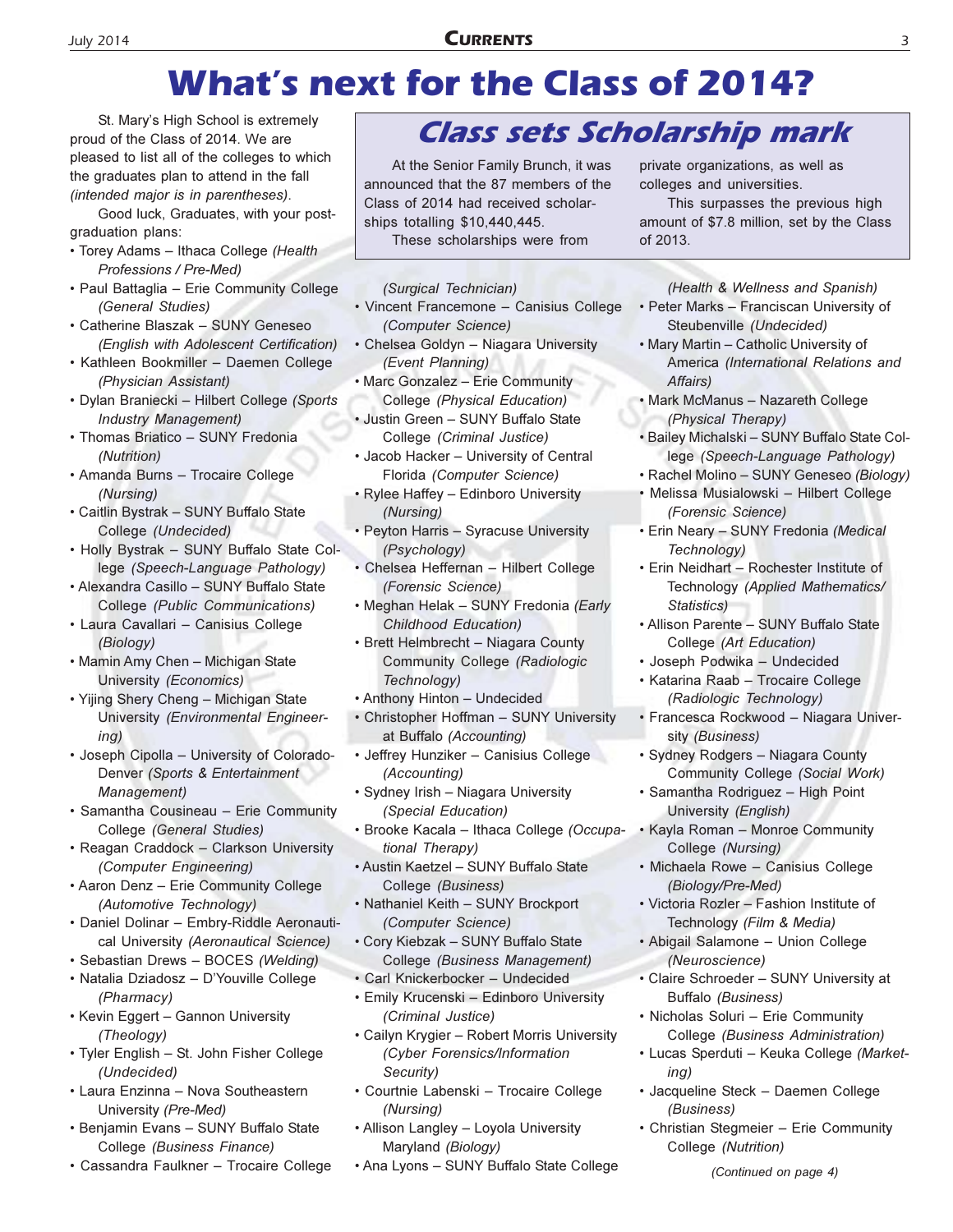### **Currents**

## **Please pray for the Class of 2014**

Dear Friends.

As we draw near to the celebration our nation's Independence Day, we also have a group of students, namely the graduating Class of 2014, that are also celebrating some newfound independence. As they prepare to go off to college, we hope they will take with them the faith, education, love, and discipline that they learned from the school and from their parents. We pray that they will use their freedom in college as a tool to continue their learning, and that, before they make decisions, they will pause to reflect on how to do the right thing. Hopefully they will

stop and consider, "Would I do this in front of my par-

What to do with your

**St. Mary's stuff?** 

Well, here's an idea for you - why not donate all of

If you have any questions, please call Mr. Ard at 683-

As you look around your room getting ready for

college, are you asking yourself, "What am I going to do

them back to St. Mary's! Bring your donation to the Main

Office during regular office hours. The current students

ents?" or "What would Mr. Fay think about that?"



I'd like to take this opportunity to thank the wonderful parents of the Class of 2014. Thank you for being active members of our community, through your attendance and your volunteer work at events. Thank you for caring about your son/daughter's education and for communicating with the school on a regular basis. Over the past four years, you have helped to make St. Mary's High School a better place. I'm sure the next few months will be difficult for you as college begins and you need to "let go" a little bit more. Rest assured that we will be

praying along with you that all of your sons and daughters will be safe and will find success.

Now that this school year has drawn to an end and our classroom learning is completed, be mindful that our learning still continues, for all of life is a school, and we learn by everything we do. This year in school has continued our education, but it is life itself that will complete that education.

It is my sincere wish for each and every one of you that the coming summer may hold only pleasant and relaxing experiences for you. May you live life to its fullest, may you enjoy it, may you be blessed with happiness, and may you learn

To the Class of 2014: May God bless you, may the Holy Spirit quide you, may Mary the Blessed Mother watch over you with your new independence, and we ask all of this through Jesus Christ, our Savior. Amen!

 $\infty$ ebecca + Class of 1992

## Next for Class of 2014 (Continued from page 3)

• Dione Strong - SUNY Buffalo State College (Pre-Business and Marketing)

**Attention graduates:** 

with all of my St. Mary's stuff?"

would appreciate your generosity.

4824. Thank you for remembering us.

- Nicholas Sugg Alfred University (Mechanical Engineering)
- · Erica Swannie Daemen College or SUNY University at Buffalo or University of Central Florida (Physical Therapy)
- Christopher Szumla Erie Community College (EMT Basic/Criminal Justice)
- Erika Talbot University of Edinburgh, Scotland (English Literature)
- Latrell Tyson SUNY Fredonia (Business) • Nicholas Vallone - SUNY Brockport
- (Undecided)
- Hayley Wnuk SUNY University at **Buffalo** (Biomedical Sciences)
- Megan Wrest Gannon University (Physician Assistant)
- Matthew Wrobel Canisius College  $(Pre-Law)$
- Trevor Wrona SUNY Brockport (Undecided)
- · Yige Jessica Wu Michigan State University (Accounting)
- Collin Zelli Rochester Institute of Technology (Engineering Exploration) · Grant Ziomek - Daemen College
- (Accounting)

### **Good luck, college athletes**

As we say farewell to the class of the 2014, the Athletic Department would like to make note of our new alumni who will be continuing on with their athletic careers at the next level.

We're confident that they will go out and represent St. Mary's in a positive light as they begin this new journey.

- Tyler English: Basketball (St. John Fisher)
- · Marc Gonzalez: Baseball (Erie

Community College)

- · Justin Green: Football (Buffalo State)
- · Brett Helmbrecht: Baseball (Niagara County Community College)
- Nathaniel Keith III: Football (Brockport)
- Melissa Musialowski: Lacrosse (Hilbert)
- Abigail Salamone: Volleyball (Union)
- · Lucas Sperduti: Baseball (Keuka)
- · Jacqueline Steck: Volleyball (Daemen)
- · Dione Strong: Football: (Buffalo State)
- Nicholas Vallone: Football (Brockport)
- Trevor Wrona: Football (Brockport)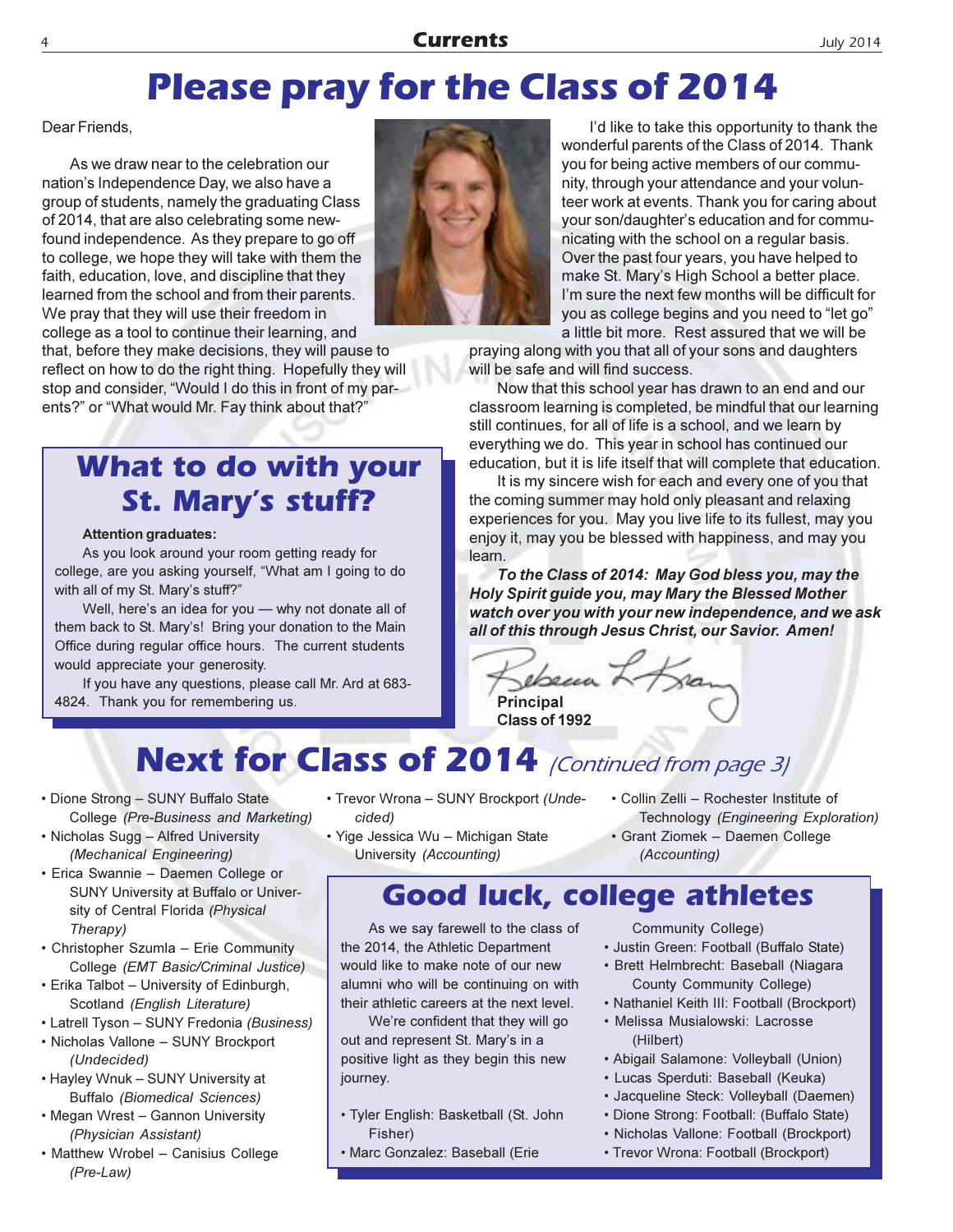### **Galasso Grant** (Continued from page 1)

makeover of the courtyard," Mr. Tramont said. "Working closely with Sister Rose and with our contractors, we will be turning the courtyard into a place of gathering, a place of prayer and meditation. It has been designed to have seating areas that can be used for lecture and teaching."

In addition to the changes to the courtyard, the school will be converting the Marian House into much needed meeting rooms and a conference area. The rooms of the Marian House and the present Technology Office will be updated as a conference room. Further changes will take place in the relocation of offices and the Dance Studio.

For the new school year, Dance classes will be temporarily relocated to the Gus Galasso Auditorium.

"As we move ahead, we are looking to find a permanent location for the Dance Studio that will include an appropriate dance floor as well as sound system, mirrors, and ballet barres," Mr. Tramont explained. "Mrs. Rebecca Kranz (St. Mary's principal) and I have met with Dance Teacher Ms. Heather Ruhland and her Lancer Dancer Dance Club members and have assured them that during this period we will do everything needed to make sure that the Dance program has the necessary equipment and space to practice."

What is presently the Dance Studio will become the offices for Advancement, Enrollment, and Alumni. Mr. Tramont explained that these departments work hand in hand on a daily basis, so they will now be able to more effectively collaborate with one another.

The most notable and obvious change to all is the conversion of the hallway leading up to the Art Room. This



The lockers have been removed from the hallway outside the Art Room.

will now become an Art Gallery. For many years this hallway has been home to 126 unused lockers. The lockers have already been removed.

"We are working closely with Art Teacher Ms. Laura James on this renovation." Mr. Tramont continued. "The Art Gallery will give the school not only an appropriate place to display the wonderful artwork of our students, but we will now be able to invite alumni and area artists to show their works'

The final area of renovation is the conversion of the hallway facing the new courtyard into an area to display religious icons. "One of the Sisters of St. Francis has been painting these wonderfully reverent works of art," Mr. Tramont said. "We would like to offer this as an area that would best display them as memorials to friends and family of students, alumni, and friends of St. Mary's High School.

"There are many other details planned for this project that will be revealed as we get closer to September," Mr. Tramont concluded. "Unfortunately, not all of the renovation will be completed by the first day of school. But we are aiming for a completion date on or about October 5, the feast day of St. Francis of Assisi."

Anyone who would like to learn more about the renovation – or to volunteer to  $help - is invited to call or stop by the$ school.

### **Changes are coming** to September Walk-a-Thon

For several years, the Student Senate of St. Mary's High School has sponsored the annual Walk-a-thon. The students have walked the streets of Lancaster and, in the process, raised funds which are used by the Senate for school classes, clubs, and organizations and to help fund the Student Senate Scholarship.

This year, the Student Senate has decided to incorporate a school picnic into the Walk-a-thon, presently scheduled for Tuesday, Sept. 23. After a shorter walk

### **Seniors, keep in touch!**

For the past four years, you have been a student here at St. Mary's. Even though you have graduated, that does not mean that you are no longer a part of the St. Mary's family.

And as part of the family:

• Please keep us updated on the happenings in your life. When you win awards, graduate, marry, etc., please drop us a note so that we

may share the good news.

• We are going to keep you on our Currents distribution list so that you may see all of the great things happening here.

When you have accomplishments to share, or if you don't want to receive Currents, please e-mail Mr. Kidder at kkidder@smhlancers.org. Good luck with all of your future endeavors.

than the usual 10 miles, the Walk-a-thon will arrive at Firemen's Park in Depew. Here the students will be treated to a picnic lunch while able to enjoy the basketball courts, sand volleyball courts, and more. The students will walk back to school at the end of the day.

"The leaders of Student Senate asked for a change, because participation in the Walk-a-thon has not grown over the past few years like we had hoped for," said Mr. Anthony Moreno, Student Senate Co-Moderator. "We think that having a picnic as part of the day will make the Walk-athon more fun for everyone."

Created in 2006, the Student Senate Scholarship is awarded to an incoming freshman who has the potential to be a future student leader of the school.

In the August mailing, families will find a letter from the Student Senate Co-Moderators, Mrs. Lynn Tytka and Mr. Moreno, going into more details about the changes to the Walk-a-Thon.

There will also be a Walk-a-thon pledge sheet, which will be due Tuesday, Sept. 16.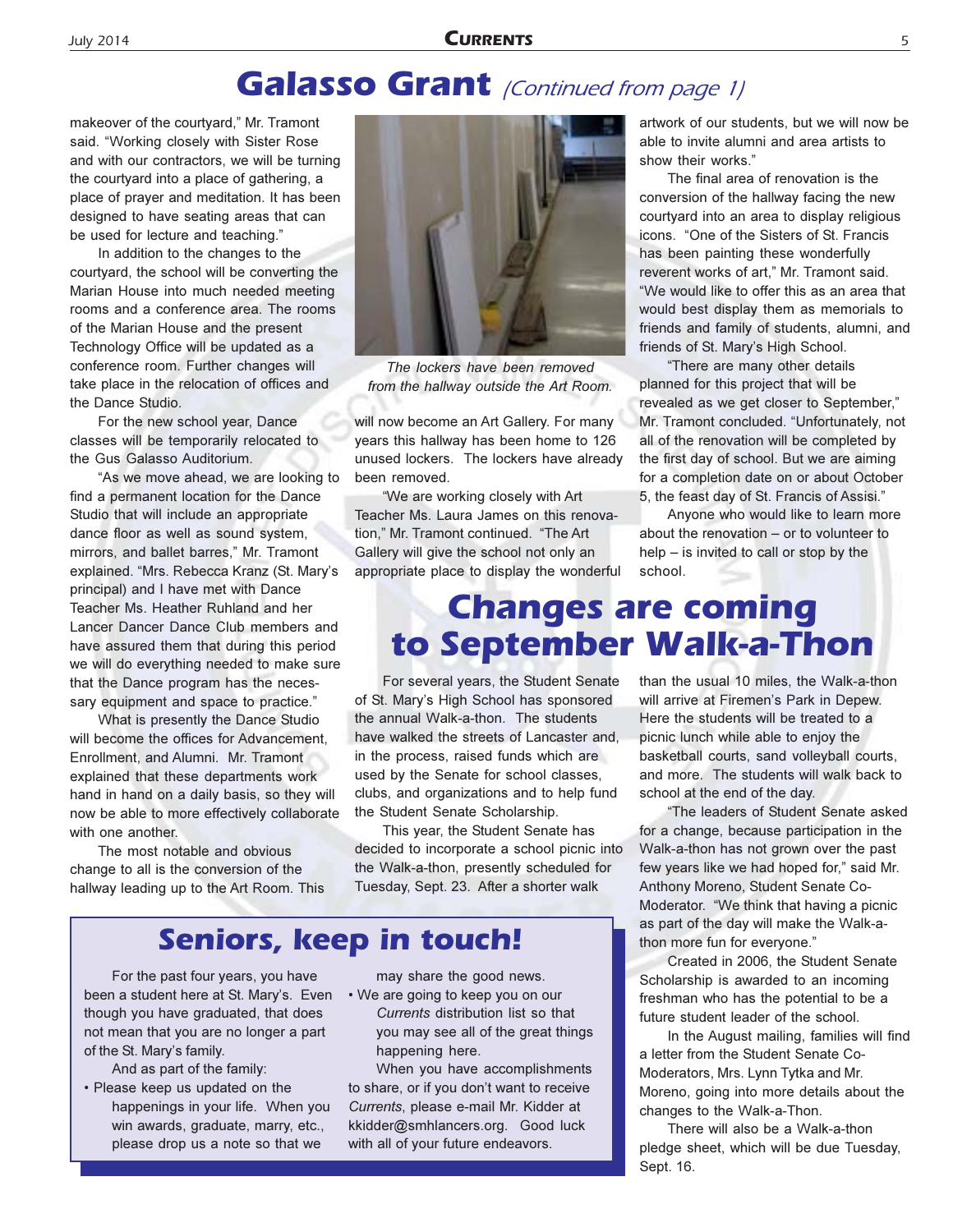## **Artists win People's Choice Award**

For the first time since 2011, St. Mary's High School in Lancaster placed an entry into the Albright-Knox Art Gallery's Art Alive Competition.

Held on Saturday, June 7, students, teachers, and friends created living representations of works of art from the Albright-Knox's Collection and beyond for the 18<sup>th</sup> annual Art Alive living art contest.

Under the leadership of Art teacher Ms. Laura James, the students of St. Mary's chose to recreate several of Roy Lichtenstein's pop art paintings including Ohhh ... Alright, In the Car, and M-Maybe (a Girl's Picture).

The nearly 2,000 spectators at the event voted for the People's Choice Award; they selected the St. Mary's entry for the Best Tableau in Grades 9-12.

Congratulations to St. Mary's art



In the collection of pop art pieces by Roy Lichtenstein are Leah May (left panel), Anna DiDomenico and Nick Samson (center panel), and Kaila McKay (right panel).

students Anna DiDomenico, Leah May, Kaila McKay, and Nick Samson and art teacher Ms. James for their hard work and success with their prize-winning entry.

## 2014-2015 Calendar Highlights

To assist families planning for the 2014-15 school year, here is a list of dates to be aware of. Please note that this is tentative and subject to change (the finalized calendar will be mailed out at the beginning of August):

- Sept. 3 Half day for Freshmen
- Sept. 4 Full Day for all Students
- · Sept. 8 Picture Day
- Sept. 8 Meet the Teacher Night
- · Sept. 18 (half day) & 19 (no school) -Open House for Prospective Students
- Oct. 13 Columbus Day
- Oct. 15 Standardized Testing Day (11:30 a.m. dismissal); Senior **College Visitation Day**
- . Nov. 4 Faculty/Staff Inservice
- $\cdot$  Nov. 6 & 7 Fall Play
- Nov. 11 Veterans Day
- Nov. 26 (half day), 27 & 28 -**Thanksgiving Break**
- Dec. 22 to Jan. 2 Christmas Break
- Jan. 19 Dr. Martin Luther King Jr. Day
- Jan. 26-29- January Exams
- Jan. 30 Faculty/Staff Retreat
- Feb. 6 Faculty/Staff Inservice / Auction
- Feb. 16-20 Winter Break
- March 19-21 Spring Musical
- March 20 Administrative Day

### **EARN FREE SUPPLIES** at OFFICE DEPOT

• April 2-10 - Spring / Easter Break

- May 21 Junior/Senior Prom
- · May 22-25- Memorial Day Weekend
- 
- · May 31 Baccalaureate Mass / Senior
- Family Brunch • June 3 - Graduation
- June 9 Last Day of Classes
- June 11-24 June/Regents Exams

### **From the Enrollment Office Open House 2014**

The annual Fall Open House will take place September 18 and 19. Mr. Steven Grieco, Enrollment Director, is looking for families willing to place an Open House sign on their front lawn for passing drivers to see. If you can help, please contact Mr. Grieco at 683-4824, ext. 237, or at sgrieco@smhlancers.org.

### **Upcoming Freshman Events**

**Freshman & Parent Mixer** Thursday, August 7 6:30 p.m.

**Orientation for Freshmen. Transfer Students, and Parents** 

> Wednesday, August 27 6:30 p.m.

### **Upcoming Enrollment Events**

**Fall Open House** September 18 & 19 5 to 8 p.m.

**Admission Exam Prep Classes** November  $1, 8, 6, 15$ 

**Admission Exam** November 22

8:30 a.m. to 12 noon

Every time you give our School ID number when buying qualifying school supplies, St. Mary's receives credits equal to 5% of the qualifying purchases to use for Free Supplies!

The School ID for St. Mary's High School is 70073221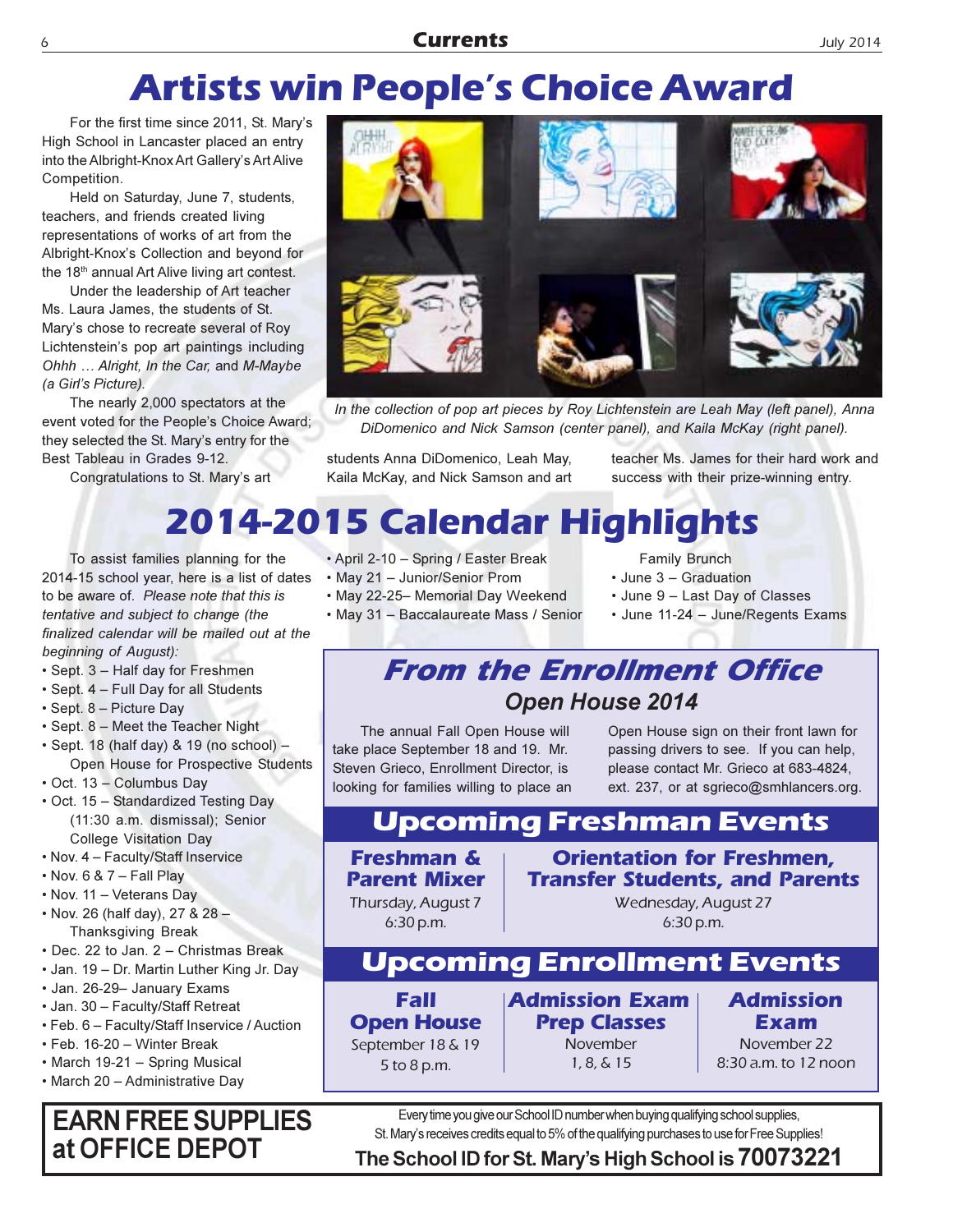### **Freshman sings Anthem for Bisons**

Lancaster resident and St. Mary's High School freshman Anna Heerdt was recently selected to perform the National Anthem at **Buffalo Bisons home** games.

On a very cold March 29, 14-year-old Anna, accompanied by her parents Erin and Phillip, attended an open tryout hosted by the Bisons. According to a representative from the Bisons, nearly 200 people auditioned to be an anthem singer: Anna

was fortunate to be one of a few selected for the coveted spots.

Mrs. Heerdt said that while Anna did well at the audition, it wasn't until the Bisons called that they realized how successful she had been.

"I think that her confidence and her poise played a big part in being chosen as much as her powerful voice did," Mrs. Heerdt explained. "I hadn't thought about how unique singing at a sporting event is for a singer: there are no rehearsals, no time for nerves, and no starting over. That was the way Anna approached the audition, as if she had done it many times before."

Mrs. Heerdt continued that the cold on the day of the auditions did not bother Anna; it was in the low 40s. "In fact," Mrs. Heerdt joked, "at the first game she sang at, it was 35 degrees. Anna and her father went down on the field while I sat in the bleachers wearing my winter coat, scarf, hat, and gloves while wrapped in a fleece blanket."

This isn't the first time that Anna has sung the National Anthem at a sporting event; this past winter she sang before the start at a Buffalo Junior Sabres game at First Niagara Center, something she hopes to continue to do as long as she is asked to.

Anna doesn't only sing at games. This past spring, she had the part of Rusty in the St. Mary's production of the musical Footloose. But her singing talent has been on display for a lot longer.

"We realized that Anna could sing when she was four years old," Mrs. Heerdt related. "Anna sings from the time she



Anna Heerdt (center) portrays Rusty in the recent St. Mary's production of Footloose.

gets out of bed in the morning until she turns out the lights at night.

"I know that her voice is a gift from God," Mrs. Heerdt continued. "I always encourage her to find ways to show how thankful she is for this gift and ways to use it to give something back. For example, Anna has been singing at our church. The music director has asked her to sing at

the Easter Vigil the last two years. It is an honor for her to be invited to sing on the altar during the most sacred Mass of the year."

Anna's hope is to continue her study of music by attending a college in New York City to major in musical theater. Anna's dream is to perform on Broadway, but being a realist, Anna knows that many people have the same dream but never achieve it.

"I don't discourage her

or tell her she won't make it," Mrs. Heerdt said, especially since I have watched her achieve so much over the last several years. "If Anna has a goal for herself, she rarely, if ever, fails to meet it."

If you are at a Bisons game this season, perhaps you will be able to hear firsthand the singing talents of St. Mary's own Anna Heerdt.

## **Campus Ministry** The 7 & 10 Connection



Just as the sixth and ninth commandments are paired for issues of sexuality, the seventh and 10th commandments are linked to teach about issues of honesty in material ways. As recounted in Exodus 20, the seventh commandment, "You shall not steal," and the 10th, "You shall not covet your neighbor's goods," are reminders and encouragers to be forthright, fair, and honest.

The temptation to steal and cheat is perhaps one of the strongest tests of honesty. Who hasn't been tempted to keep the overage of change received from a store or bank, or to "create" facts and figures for income tax purposes, or to make purchases on-line for goods that were perhaps stolen, or to "pad" an expense that will be reimbursed, or to cheat on a test or to "borrow" someone's homework? The examples are many.

material world is a challenge, always difficult

As in all areas where we are likely to commit sin, the grace to face and resist the temptation is ours for the asking. The cartoon image of a devilish angel on one shoulder and the good angel on the other is a great example of the struggles we encounter on a daily basis.

The sacraments, especially Confirmation and Reconciliation, offer us the actual grace to reject the temptation and follow the good angel's advice. "BE HONEST, BE FAIR." In the material, commercial world, the seventh and 10th commandments exhort us to treat other people and their property as we would have them treat us. No one ever said it would be easy.

A blessed, peaceful and restful summer to all in the St. Mary's family. Benedicat vos omnipotens Deus.

 $twf+$ 

To be fair and honest in this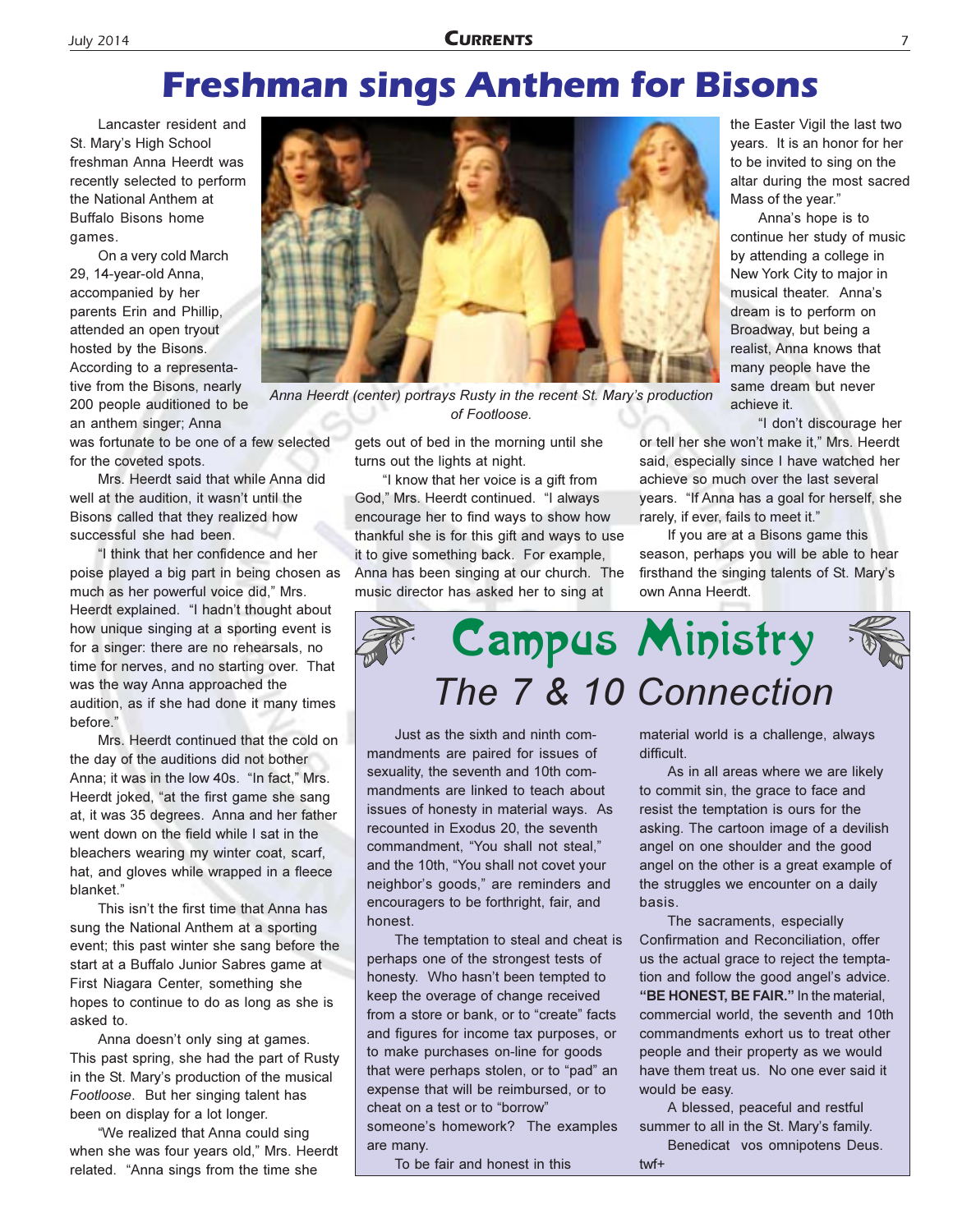### **Currents**

## **Dress Code for 2014-15**

Recently, the Principal's Advisory Board met to discuss the Dress Code for the 2014-15 School Year. After receiving input from different sources, the Ad Board decided on the Dress Code that follows.

The most significant change to the code is in regards to required dress for School Liturgies and Special Days. Begin-

The purpose of the Dress Code is to teach self-discipline associated with personal hygiene and grooming and to encourage students to take pride in a personal appearance that would be acceptable in most modern business environments.

The following dress code is in effect from the beginning of homeroom until dismissal. Homeroom teachers will check dress code every morning and will immediately send anyone with questionable attire to the Discipline Office. Students are expected to be dressed in clean. properly-sized clothes that are well maintained. No students will be allowed to attend class out of dress code which includes their haircut / style / color. This dress code is also in effect during January and June exams.

Changes for the 2014-15 school year are underlined.

#### Ladies

- Properly sized navy, khaki, or gray dress pants (with the "SMH" logo) purchased from Flynn & O'Hara are the only pants allowed for ladies. The pants may not be ripped or torn. Pants from American Eagle or Aeropostale are not allowed.
- A properly-sized solid-colored Oxford buttoned blouse with a buttoned collar, long or short sleeve, tucked in, may be worn all year except on Liturgy days (On Liturgy days, blouse must be blue or white). The school recommends purchasing these from Flynn & O'Hara to ensure that you have the correct style.
- Dress shirts may not have extra darts or seams causing the shirt to be a tight fit.
- The official St. Mary's High School Polo shirts may be worn all year except on Liturgy days. Club and athletic polo shirts are not allowed as part of the regular dress code. Regular polo shirts must be tucked in at all times; banded polo shirts do not have to be tucked in.

· Embroidered St. Mary's sweatshirts, St. Mary's sweaters, St. Mary's fleeces, or solid navy blue, solid white, or solid gray sweaters may be worn over the dress shirt, a white, navy, or gray turtleneck, or the St. Mary's polo shirt. Thermal or long-sleeve t-shirts are not allowed. Club and athletic sweatshirts and fleeces are not allowed as part of the regular dress code.

· "Sweater" is defined as a long-sleeved, heavy-gauge, knitted, wool or cotton garment that fits the body loosely. Sweaters may have zip-up fronts.

· Turtleneck sweaters (solid navy, solid white, or solid gray) may be worn without a dress shirt / polo shirt

ning in September, young men are required to wear a single breasted, navy blue blazer with two or three buttons on Litrugy Days and Special Days that will be announced. The Board recommends that the blazer be purchased from Flynn & O'Hara so you can be sure to have the correct style, though they may be purchased at other stores.

underneath.

- . Navy blue blazers or navy blue vests may be worn over the dress shirt, white St. Mary's polo shirt, or a white, navy, or gray turtleneck.
- . T-shirts worn under a dress shirt must be white with no lettering or design.
- · Black, navy, white, or beige stockings or black, navy, gray, or white knee socks and shoes must be worn. No patterns, bows, buttons, or other designs are allowed on the socks/ stockings.
- . All girls are required to purchase the uniform skort that is available from Flynn & O'Hara. The skort must be no (Continued on page 9)

### - Notes from the Health Office -**Medication Policy, Fall Sports**

#### **Policy Regarding Medication** In School

Forms are available in the Main Office and the Health Office and on the school website under the "Parent/ Health" section. All medication, including non-prescription drugs such as Tylenol, Motrin, etc. given in school must be prescribed by a licensed medical doctor.

A written request from the physician must be on file. This request must indicate the dosage and frequency of the prescribed drug. A written request from the parent to administer medication must be on file. The parent must assume responsibility to have the medication delivered to the Health Office in a properly labeled original container.

#### **Fall Sports**

Anyone playing sports must have a current physical on file in the Health Office. Students interested in playing a fall sport must complete and turn in the

green Interval Health History form that will be mailed home in the late July mailing. This form must be completed after August 1st. This form must be turned in on/before the dates listed below. In addition, every student who plans on playing a fall sport must have a current physical on file in the Health Office by August 1st.

Failure to comply will result in not being able to start practice with the rest of the team. Extra forms will be available in the main office and on the school website under the "Parent/Health" section. If you have any questions, please call Mrs. Murphy at 683-4824, ext.  $220$ 

| Sport              | have been<br>performed on or<br>after this date<br>and be on file<br>in the Health<br>Office | Physical must   Interval Health<br>History (IHH)<br>must be<br>completed by<br>parent/<br>quardian and<br>returned to the<br><b>Health Office</b><br>by this date |
|--------------------|----------------------------------------------------------------------------------------------|-------------------------------------------------------------------------------------------------------------------------------------------------------------------|
| All Fall<br>Sports | August 1, 2013   August 8, 2014                                                              |                                                                                                                                                                   |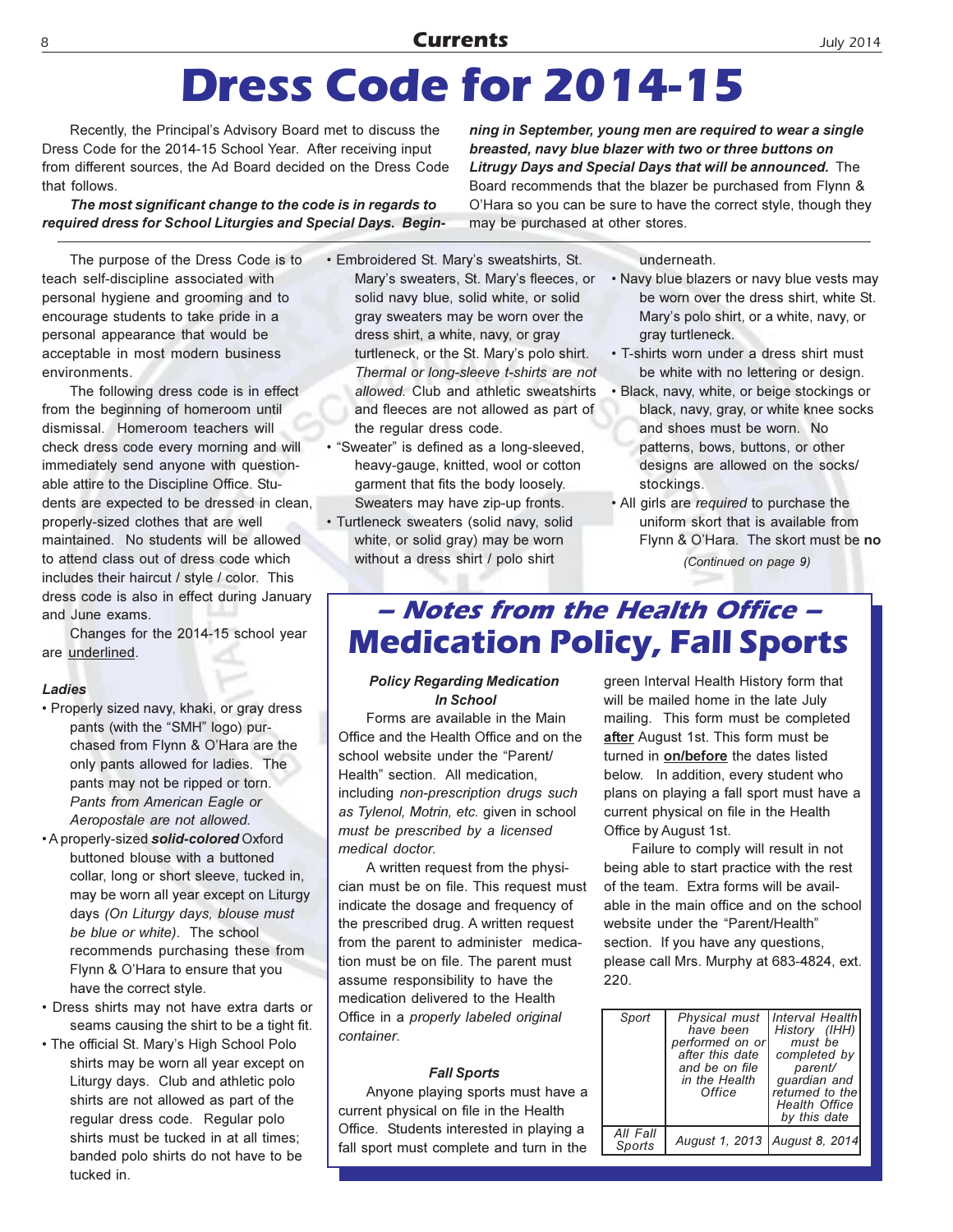### **CURRENTS**

## **Dress Code for 2014-15** (continued from page 8)

more than two inches above the knee. They are only required to wear the uniform skort on Liturgy days or other special occasions requiring formal dress.

- Dress shoes must be worn and cannot be backless, canvas, slippers, or boots.
- · Shoes must be properly worn.

### **Gentlemen**

- Properly sized navy, khaki or gray dress pants worn with a solid brown, solid black, or solid white colored belt. The school recommends purchasing these from Flynn & O'Hara to ensure that you have the correct style. Pants with rivets, sewn-on pockets, stripes, or ripped/torn cuffs are not to be worn. Pants may not be worn below the waistline. Pants from American Eagle or Aeropostale are not allowed.
- . A properly-sized solid-colored Oxford buttoned dress shirt with buttoned collar, fully buttoned and tucked in may be worn all year except on Liturgy days (On Liturgy days, shirt must be blue or white). Shirt must be worn with a tie. Bow ties may be worn.
- . The official St. Mary's High School Polo shirts may be worn all year except on Liturgy days. Club and athletic polo shirts are not allowed as part of the regular dress code. Polo shirts must be tucked in at all times. T-shirts worn under polo shirts may be solid navy, white, or gray. No lettering or design from the t-shirt may be visible.
- · Embroidered St. Mary's sweatshirts, St. Mary's sweaters, St. Mary's fleeces, or solid navy blue, solid gray, or solid white sweaters may be worn over the dress shirt with tie, a white, blue, or

gray turtleneck, or the St. Mary's polo shirt. Thermal or long-sleeve t-shirts are not allowed. Club and athletic sweatshirts and fleeces are not allowed as part of the regular dress code.

- · "Sweater" is defined as a long-sleeved, heavy-gauge, knitted, wool or cotton garment that fits the body loosely. Sweaters may have zip-up fronts.
- · Turtleneck sweaters (solid navy, solid white, or solid gray) may be worn without a dress shirt / polo shirt underneath.
- . Navy blue blazers or navy blue vests may be worn over the dress shirt with tie, St. Mary's white polo shirt, or a white, blue, or gray turtleneck.
- T-shirts worn under a dress shirt must be white with no lettering or design.
- · Solid brown, solid black, solid navy blue, or solid grey dress shoes with socks must be worn.
- . Boat shoes may be worn. They must be solid or two-tone brown, black, navy blue, or grey with socks.
- Dress shoes cannot be backless, canvas, slippers, or boots. No athletic shoes may be worn.
- · Shoes must be properly worn.
- . No makeup or nail polish may be worn.

### The following rules apply to all students:

- . No sandals or open-toed shoes may be worn. No slippers or moccasins may be worn.
- . No outerwear may be worn.
- The only acceptable sweatshirts and fleeces are embroidered SMH or approved class sweatshirts (without hoods).
- Body piercing is limited to two earrings

per ear for girls, no earrings for boys, including dress down days. Spacers used to increase the size of holes in ears are prohibited. Wearing a bandage over illegal piercings is not permitted.

- Visible tattoos and heavy metal chains are not allowed including dress down days.
- Long-sleeve shirts worn under short sleeve shirts are not allowed.
- . No Capri pants or shorts may be worn.
- . No gloves of any kind may be worn.
- No wristbands or sweatbands may be worn
- Nothing sheer or see-through may ever be worn, including dress down days.
- . Nothing sleeveless may ever be worn, including dress down days.
- Students are not allowed to have writing or drawings on their skin at any time.
- Sleeves on polo shirts may not be rolled and collars may not be flipped up.
- During June Exams, footwear regulation is relaxed - flip-flops, sneakers, etc. are allowed.

#### Hair

- Hair should be kept neat, clean, and combed at all times. No bizarre haircuts or hair colors are permitted. There should be no spikes, puffs, Mohawks, etc. Boys' hair must be no longer than collar length, and the front must be at least one-finger's-width off of the eyebrows. No portion of the head will be shaved. Any bizarre hairstyle will result in daily detention until the problem is corrected.
- Students are expected to be cleanshaven on a daily basis. No facial hair is permitted. Sideburns must be (Continued on page 10)

Skalski

### **Juniors/Sophomores/Freshmen/Staff of May & June**





Rebecca Hojna

Jessica Michalski

**Bridget** 

Herod



Joseph DiGesare



William Story Wipperman

Haley





Rev. Richard **DiGiulio** 



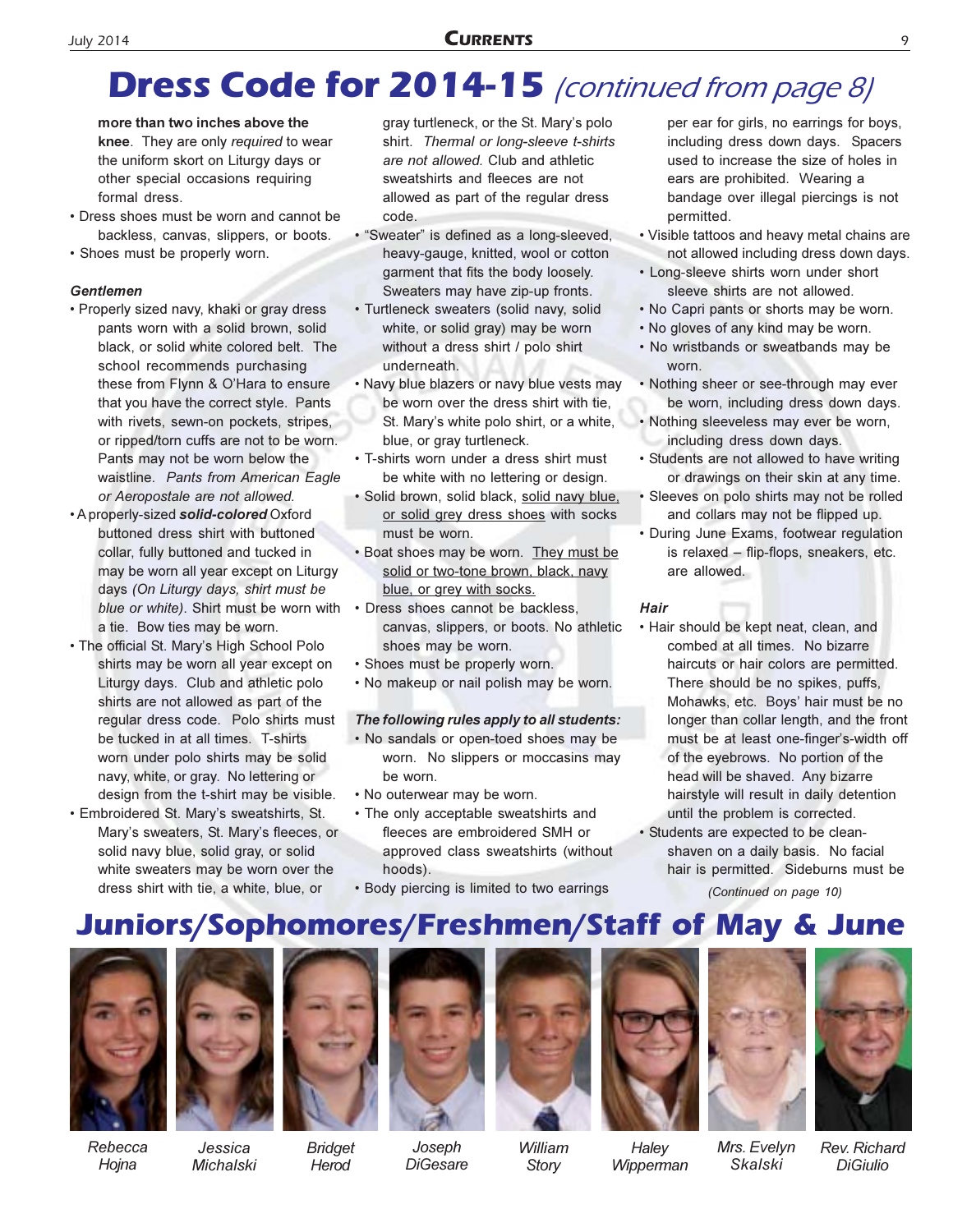### **St. Mary's High School**

## **July 2014 Counseling Corner**

Sarah Neudeck (sneudeck@smhlancers.org) • 683-2349 • Jamie Whitwood (jwhitwood@smhlancers.org) Counselor to Classes of 2015 & 2017 Counselor to Classes of 2016 & 2018

## Visit colleges this summer

NOW through fall is the time for seniors and their parents to visit the colleges they are considering. Whether

home or away, families need to experience the campus and talk about how it will fit their student's needs.

## **Schedules coming soon**

Work continues on student schedules for the 2014-15 school year. Once the schedules are ready. the Counseling Center will be mailing home all schedules.

If you would like to save the postage, please email Mr. Kidder (kkidder@smhlancers.org), and he will email you your schedule as soon as it is available.

Remember - all changes to course selections must be submitted by August 1. Requests after that date will not be honored.

Those who have questions should contact their Counselor.

Once you have viewed the website and read all you can about the school, call the admissions office to set up an appointment. This is the most important step in the college selection process and is vital in helping you and your student decide where to apply next  $fall$ 

Students met several times with their counselors, and each has a list of potential schools.

Feel free to call with your questions. Guidance counselors will be available throughout the summer.

## **Dress Code for 2014-15** (continued from page 9)

trimmed, neat, and not extend below the earlobe.

### **Pride Day Dress**

- · Students may wear any official St. Mary's attire including class shirts, school sports t-shirts/sweatshirts, school sweatpants, school shorts, school hats.
- · Solid navy/gray pants or navy/gray pants with white stripes down the leg may be worn.
- · No jeans are allowed.
- Earring and facial hair regulations remain in effect.
- Sneakers or sandals may be worn if the student is wearing Pride Day Dress.

#### **Liturgy Day Dress**

To achieve a sense of unity in the celebration of important moments in the life of the St. Mary's community and to deepen our awareness of our Catholic faith, all students will attend all school liturgies and prayer services. On days when a liturgy is scheduled, students must follow the rules for "liturgy day dress:"

- . No polo shirts will be allowed.
- Gentlemen are required to wear
- A blue or white dress shirt and tie as

defined previously.

- A single breasted navy blue blazer with two or three buttons

> The school recommends purchasing these from Flynn & O'Hara to ensure that you have the correct style.

- Ladies are required to wear
- A blue or white dress shirt as defined previously
- A uniform skort.
- Dress code sweaters, approved St. Mary's sweatshirts, vests, blazers are permitted over the dress shirts.

This dress code may also be in effect for other special occasions and field trips. Announcements will be made in advance.

#### **Jeans Day Dress**

Throughout the school year, organizations may run a jeans day as a fundraiser for outside charities. These need to be proposed and approved through the Principal's Advisory Board.

On a jeans day, students may wear:

- Jeans they may not be ripped/torn or excessively oversized.
- · Sweatpants, windpants, cargo pants, corduroy pants, Capri pants
- · Sneakers or sandals
- They may NOT wear:

• Jean shorts or shorts of any kind

- Jean skirts or skirts of any kind
- Hats

Modesty will always be stressed. Earring and facial hair regulations remain in effect. If a student chooses not to participate, they must be in regular dress code.

#### **Baccalaureate Mass / Graduation**

The following policy must be adhered to during these events: the Baccalaureate Mass, Senior Family Brunch, and Graduation Ceremony. Failure to follow these rules will result in the student not being allowed to participate in that event. The graduation fee will not be refunded.

Because these are formal events hosted by the school, there will be strict adherence to the school dress code policy regarding hair, earrings, body-piercing, and facial hair. Messages on caps/gowns are not permitted.

- Ladies must be modestly dressed in a dress, skirt/blouse, or a pants suit. Dress shoes or dress sandals must be worn. No flip-flops. No bizarre socks, stockings, or shoes may be worn
- · Gentlemen must wear dress pants, a (Continued on page 11)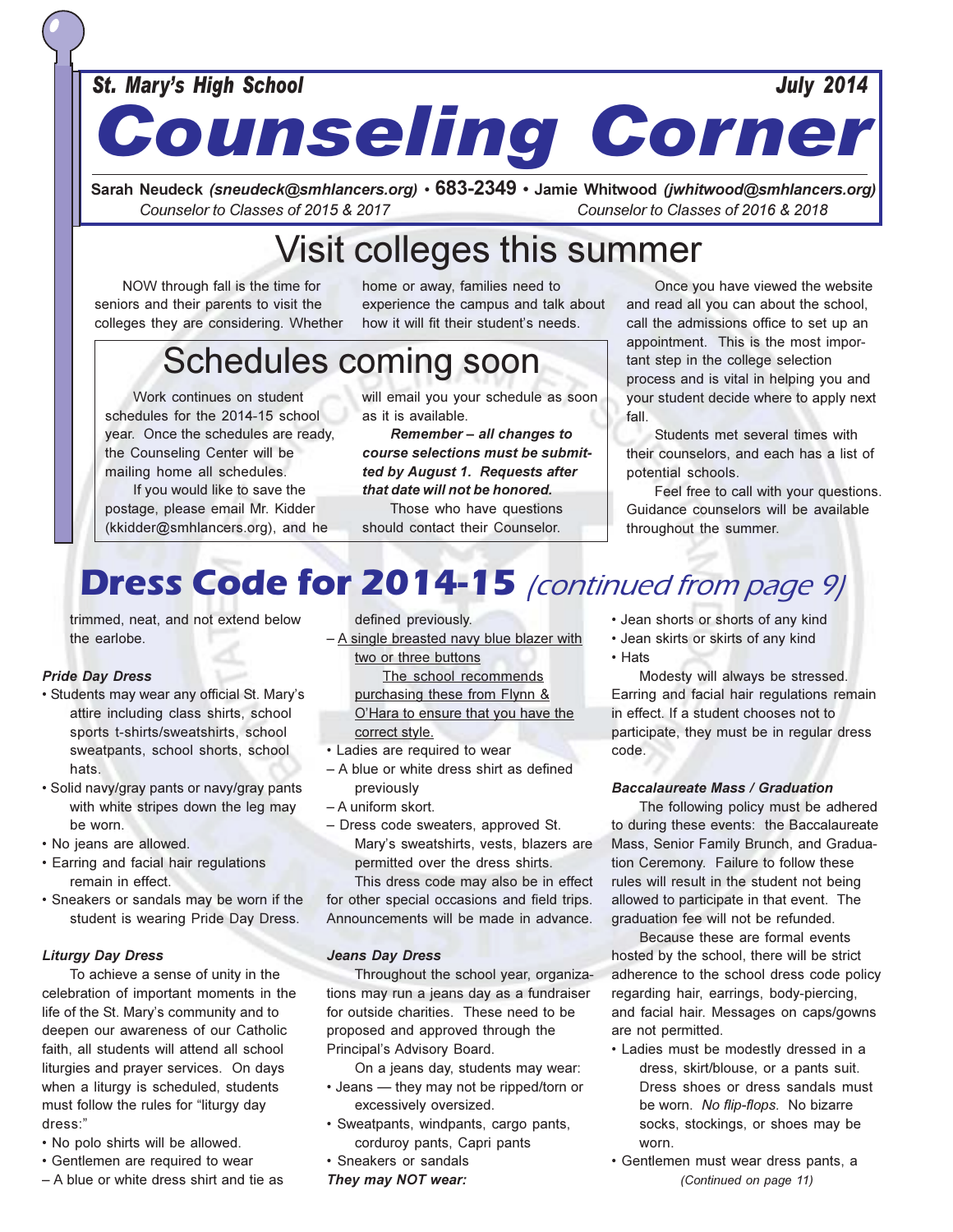

Lancer Parent Partnership



### **Executive Committee - Sandy Gibson,**

Tom McManus, Susan Szpila, Kim Kwitowski, Rebecca Kranz, Keith Kidder.

### **Committees**

The 2014 Fashion Show Committee members were Donna Briatico, Mark Burkard, Mary Beth Burkard, Paula Dantonio, Emily Gibson, Sandy Gibson, Michelle Goetz-Cress, Sharon Goldyn, Deanna Good, Sandee Grega, Hope Hossenlopp, Rebecca Kranz, Emily Krucenski, Kathy Krucenski, Theresa Kruse, Lisa Nemmer, Robert Nemmer, Sue Penksa, Debbie Seeloff, Mike Seeloff, LeeAnn Speyer, Susan Szpila, and Kathy Ziomek.

### **Parent Events**

- Sponsored Freshman Parents Mixer in conjunction with Freshman Student Mixer; included icebreaker, St. Mary's Trivia, student panel, ice cream social, and raffles. Very well attended with twenty-seven freshman families represented.
- Presented an overview of the mission and purpose of the Lancer Parent Partnership Council at Freshman Orientation and Parents Go to

### School Night.

- Provided support at Fall Open House.
- Annual Fashion Show, "Wrapped in Fashion", April 3.
- Attempted to host a Summer Reading List Book Exchange on Monday, June 9, prior to the Academic Awards Ceremony, but had to cancel the event due to lack of participation.

### **Faculty/Staff Events**

- Dinner provided prior to first quarter report card distribution on November 18.2013.
- Christmas gifts to all faculty and staff.
- Teacher and Staff Appreciation Luncheon May 6.

#### **Accomplishments**

- The spring Fashion Show was another successful show, and included participation of fifty student models from all grade levels, faculty, a parent, and alumni. There were 183 attendees at the event.
- Awarded \$900 in departmental scholarships to members of the Class of 2014 and an additional \$150 each to Matthew Wrobel and Katarina Raab for strong leadership and extraordinary community service beyond that required through St. Mary's.
- · Continued communication and aware-

## **Help wanted for Parent Mixer**

The Lancer Parent Partnership will sponsor a Freshman Parent Mixer that will be held in conjunction with the Freshman Student Mixer on Thursday, August 7, from 6:30-8:30 p.m.

One of the highlights of the event is a Student Panel. Incoming parents ask questions related to student life at St. Mary's which are answered by our current students and/or recent alumni.

If you would like to be a member of the panel, please contact Sandy Gibson at ekgib15@msn.com. Service hours will be awarded.

ness of the mission and purpose of the Lancer Parent Partnership through regular articles in Currents, as well as frequent e-mail reminders and updates via SchoolReach.

• Parent representative of the Lancer Parent Partnership Council is an Ex-Officio member of the Board of Trustees and is in attendance during each general session of the Board meeting.

#### **Goals for 2014-2015**

- Continue to communicate the mission and purpose of the Lancer Parent Partnership Council through **Currents and SchoolReach**
- Continue established Faculty/Staff Appreciation events.
- Design poster display board highlighting the Lancer Parent Partnership that could be displayed at Open Houses and Freshmen Orientation.

#### **Events for 2014-2015**

- Thursday, Aug. 7 Freshman Parent Mixer to run concurrently with **Freshmen Student Mixer**
- Wednesday, Aug. 27 New Student with Parents Orientation
- Monday, Sept. 8 Meet the Teacher **Night**
- Monday, Nov. 17 First Quarter Follow-up and College Presentations preceded by faculty dinner and dessert
- Tuesday, April 21, 2015 Annual Spring Fashion Show at Salvatore's **Italian Gardens**
- Teacher and Staff Appreciation Luncheon, May 2015

Respectfully submitted, Sandra Gibson

## **Dress Code for 2014-15** (continued from page 10)

dress shirt (preferably white) and tie, as well as dress shoes.

In all cases regarding these events, the final decision regarding participation will be decided by the Administration of the school

The Dean of Student Affairs will make the final determination as to whether or not

a student's attire violates the dress code. Modesty will be stressed. Any bizarre appearance, in clothing or hair, is unacceptable.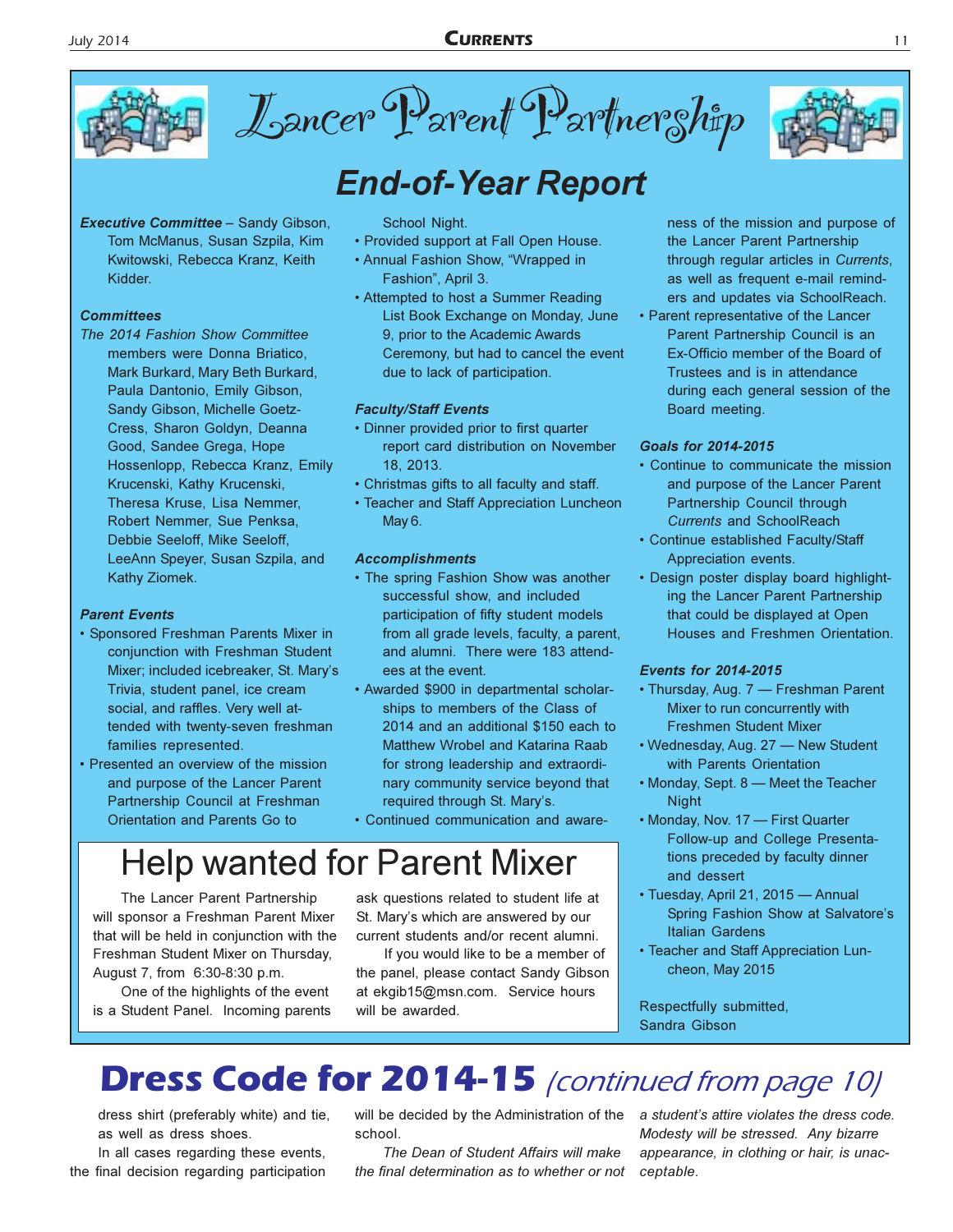## **2014 Summer Reading Assignment**

### English 9 **Regents and Honors**

All freshmen must read Night, by Elie Weisel. In addition, English 9 Regents must read a second book from the following list; English 9 Honors must read two additional books from the list:

- Alas, Babylon (Pat Frank) A story about civilization and life after nuclear war.
- . Roll of Thunder, Hear My Cry (Mildred Taylor) - This novel depicts the many dimensions of racism in the South during the 1930's. The Logans, an African American family, struggle to keep their 400 acres during the Great Depression.
- · Summer of My German Soldier (Bette Greene) - During WWII, a young American girl falls in love with a German prisoner of war as she helps him to escape.
- · Ten Little Indians, also titled And Then There Were None (Agatha Christie) -Mystery story of the murder of 10 strangers trapped on an island.
- The Boys of Winter (Wayne Coffey) -Non-fiction account of the 1980 "Miracle on Ice" US Hockey Olympic Gold Medal team.
- Mockingjay (Suzanne Collins) This is the final book of the Hunger Games trilogy.

### **Assignment:**

- **Part I** On a sheet of loose-leaf paper, you must hand write (no typed copies accepted) a list of 10 unknown words found in each book; include each word's definition, part of speech, and an original sentence properly using the word. This vocabulary is due on Tuesday, Sept. 9, 2014.
- **Part II**  $-$  An in-class writing assignment will be given on Tuesday, Sept. 9th, on Night; a second in-class writing assignment will be given on Wednesday, Sept. 10<sup>th</sup>, on your 2<sup>nd</sup> book choice; English 9 Honors will write a third in-class assignment on Thursday, Sept. 11<sup>th</sup>, on your 3<sup>rd</sup> book choice.

### English 10 **Regents and Honors**

All sophomores must read Lord of

### **Looking for Reading List books? Don't forget the school library**

Every year, when ordering new books for the St. Mary's library, a conscious effort is made to increase the number of copies of Summer Reading books in our collection.

Families are reminded that if they are looking for a book on the Summer

Reading list, check out the St. Mary's books. They may be checked out for a period of two weeks, so that other students may also have access to them.

The Library is open weekdays from  $8$  a.m. to  $1$  p.m.

the Flies, by William Golding.

In addition to this book, 10 Regents must read one book from the following list; 10 Honors must read two books from the following list:

- . In the Middle of the Night (Robert Cormier) - Years before Denny was born, his father was involved in a tragic accident. The family doesn't talk about it, but the tragedy continues to haunt the family. When Denny decides to learn more about the accident, he becomes entangled in its web.
- A Night to Remember (Walter Lord) The author recounts the last hours of the Titanic from the perspectives of many of the ship's passengers.
- Rebecca (Daphne du Maurier) The classic story of the second Mrs. DeWinter, who followed the man she loved from Monte Carlo to his lavish country estate, Manderly. There, she is drawn into the brooding passions of a romance dead but not forgotten for always, everywhere, is the evil, eternal presence of ... Rebecca!
- Briar Rose (Jane Yolen) The story of Briar Rose (Sleeping Beauty) is linked to the Holocaust when a young woman promises her dying grandmother that she will return to Poland and discover the truth about her past.
- House (Frank Peretti and Ted Dekker) A supernatural thriller by this famous pair of Christian writers that gives new meaning to the phrase "haunted house."
- · Fahrenheit 451 (Ray Bradbury) -Bradbury's classic science fiction novel of censorship and defiance.
- Castaway Kid (R.B. Mitchell) The true story of an abandoned kid who was one of the last "lifers" in an American orphanage.
- · Saving Juliet (Suzanne Selfers) A modern-day teenage girl goes back to Shakespeare's Verona in an attempt to prevent the tragedy of Romeo and Juliet from happening.

### Assignment:

- **Part I** On a sheet of loose-leaf paper, you must hand write (no typed copies accepted) a list of 10 unknown words found in each book you read; include each word's definition, part of speech, and an original sentence properly using the word. This vocabulary is due on Tuesday, Sept. 9, 2014.
- Part II An in-class writing assignment will be done on Tuesday and Wednesday, September 9th and 10th, on your summer reading books. It would be beneficial to take notes on theme, setting, characterization, and mood while reading.

### **English 11 Regents**

All juniors must read A Raisin in the Sun, by Lorraine Hansberry.

In addition to this play, English 11 Regents must read a second book from the following list:

• Black Boy (Richard Wright) - A sensitive and rebellious African American youth survives a life of poverty, familial strife, and Southern bigotry to pursue his goal of becoming a writer in the North.

(Continued on page 13)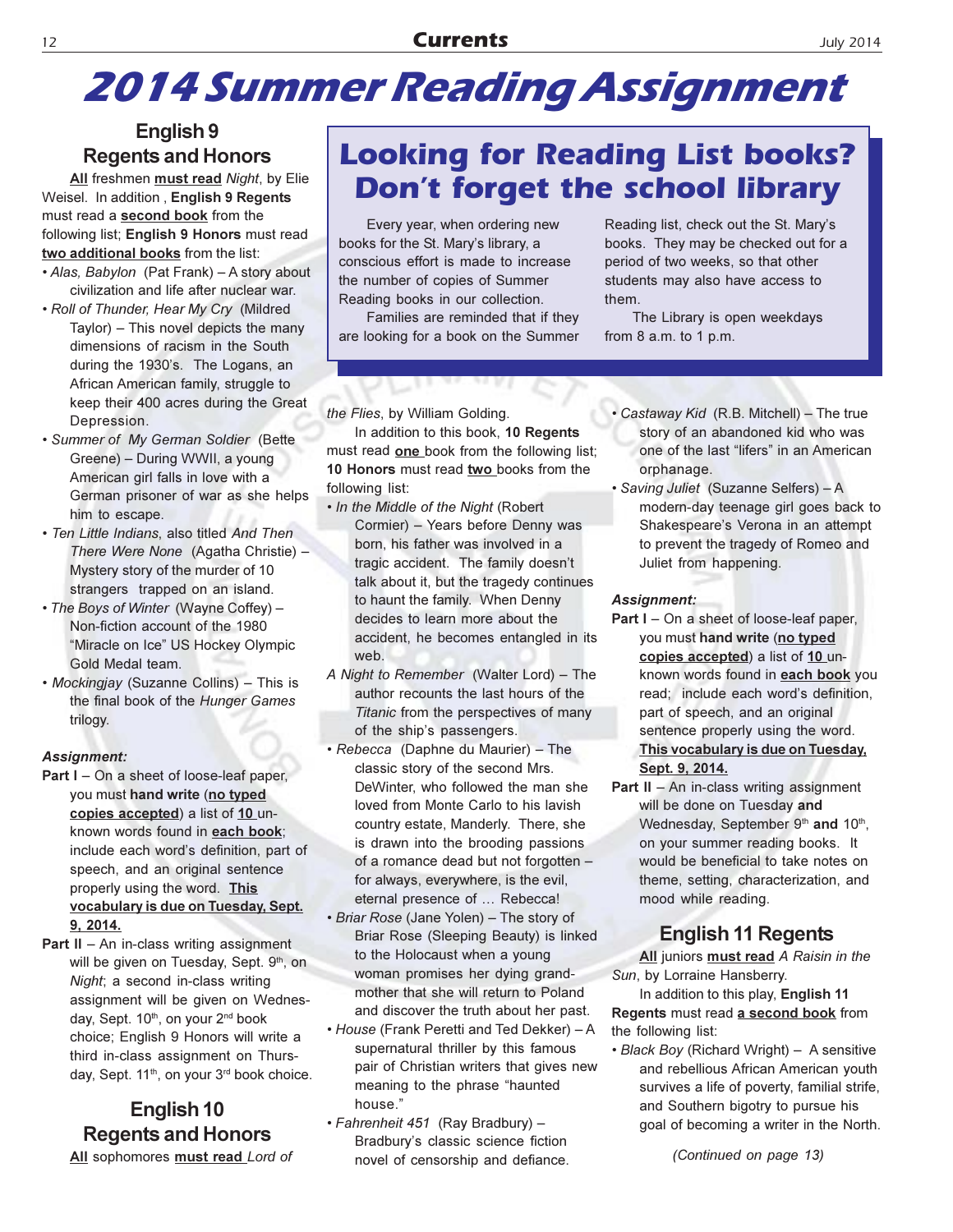## **Reading Assignment** (continued from page 12)

- A Tree Grows in Brooklyn (Betty Smith) -A classic! Francie Nolan lives in turn of the century Brooklyn, New York. She struggles against all odds to survive and thrive.
- The Curious Incident of the Dog in the Night-Time (Mark Haddon) - This is the story of an autistic boy's quest to investigate the suspicious death of a neighborhood dog.
- Into Thin Air (Jan Krakauer) A firstperson account of an expedition to Mt. Everest that turned from dream climb to nightmare.
- · Catch 22 (Joseph Heller) A classic! In this satirical novel, Captain Yossarian confronts the hypocrisy of war and bureaucracy as he frantically attempts to survive.
- What Happened (Peter Johnson) This novel, written by a Canisius High School graduate and set in an allboys Buffalo high school, is an account of a car accident that unfolds slowly from the voice of an unnamed narrator.

### **Assignment:**

- Part I On a sheet of loose-leaf paper. you must hand write (no typed copies accepted) a list of 10 unknown words found in each book; include each word's definition, part of speech, and an original sentence properly using the word. This vocabulary is due on Tuesday, Sept. 9, 2014.
- **Part II An in-class writing assignment** will be done on Tuesday and Wednesday, Sept. 9th and 10th, on your two summer reading books. Both assignments will be critical lens essays. Your English teacher will review the format of this type of essay in class before Tuesday, Sept. 10<sup>th</sup>. It would be beneficial for you to take notes on literary elements used by the authors in your summer reading books.

### **AP English Literature & Composition**

AP Literature students MUST read The Scarlet Letter, by Nathaniel Hawthorne, and two\_additional works from the following list:

- Animal Farm (George Orwell) A satirical fable set on a farm; events mirror the rise of Communism.
- Black Boy (Richard Wright) A sensitive and rebellious African American youth survives a life of poverty, familial strife, and Southern bigotry to pursue his goal of becoming a writer in the North.
- The Curious Incident of the Dog in the Night-Time (Mark Haddon) - This is the story of an autistic boy's quest to investigate the suspicious death of a neighborhood dog.
- A Raisin in the Sun (Lorraine Hansberry) - This classic drama shows how the sudden appearance of money tears an African American family apart.
- Catch 22 (Joseph Heller) A classic! In this satirical novel, Captain Yossarian confronts the hypocrisy of war and bureaucracy as he frantically attempts to survive.
- Wuthering Heights (Emily Bronte) The story of two childhood sweethearts, Heathcliff and Catherine Earnshaw, who grow up on the Yorkshire Moors. When Catherine marries another man, Edgar Linton, Heathcliff attempts to take revenge on the entire Linton and Earnshaw families.
- The Awakening (Kate Chopin) The story of one woman's journey to selfdiscovery set in New Orleans at the turn of the 20<sup>th</sup> century.
- All Quiet on the Western Front (Erich Maria Remarque) - A young soldier struggles to survive and questions the purpose of war during WWI.
- · Pygmalion (George Bernard Shaw) -Eliza Doolittle becomes the focus of a bet between Professor Higgins and his friend. Higgins claims that by teaching Eliza to "talk like a lady," he can make others believe that a lowclass girl is a duchess.
- · Rosencrantz and Guildenstern Are Dead (Tom Stoppard) - This drama spotlights two minor characters from Hamlet and shows the play from their perspective. This play, written as part of the Theatre of the Absurd Movement, is often ridiculous and humorous.
- Their Eyes Were Watching God (Zora Neale Hurston) - This classic African-American novel tells, with haunting

sympathy, the story of Jane Crawford's evolving identity through three marriages.

### **Assignment:**

- Part I On a sheet of loose-leaf paper, you must hand write (no typed copies accepted) a list of 10 unknown words found in each book; include each word's definition, part of speech, and an original sentence properly using the word. This vocabulary is due on Tuesday, Sept. 9.2014.
- **Part II**  $-$  An in-class writing assignment will be done on Tuesday and Wednesday, Sept. 9 and 10, 2014, incorporating all three summer reading books. Both assignments will be critical lens essays. Your English teacher will review the format of this type of essay in class before Tuesday, Sept. 9th. It would be beneficial for you to take notes on literary elements used by the authors in your summer reading books.

### **English 12 Regents**

All English 12 Regents students **MUST** read Jane Eyre, by Charlotte Bronte.

In addition to this novel, English 12 Regents **MUST** read a second book from the following list:

- Bleachers (John Grisham) As their football coach hovers between life and death, his former players gather at their high school field to recollect the good and bad times of their lives and high school football careers.
- · Farewell to Arms (Earnest Hemingway) -Set in Italy, this is a poignant love story taking place against the backdrop of WWI. A classic!
- · The Bell Jar (Sylvia Plath) Sylvia Plath's only novel tells the story of college student Esther Greenwood - her nervous breakdown and fight to regain both her sanity and her life. A classic!
- Native Son (Richard Wright) For Bigger Thomas, an African American man accused of a crime in the white man's world, there could be no extenuating

(Continued on page 14)

**July 2014**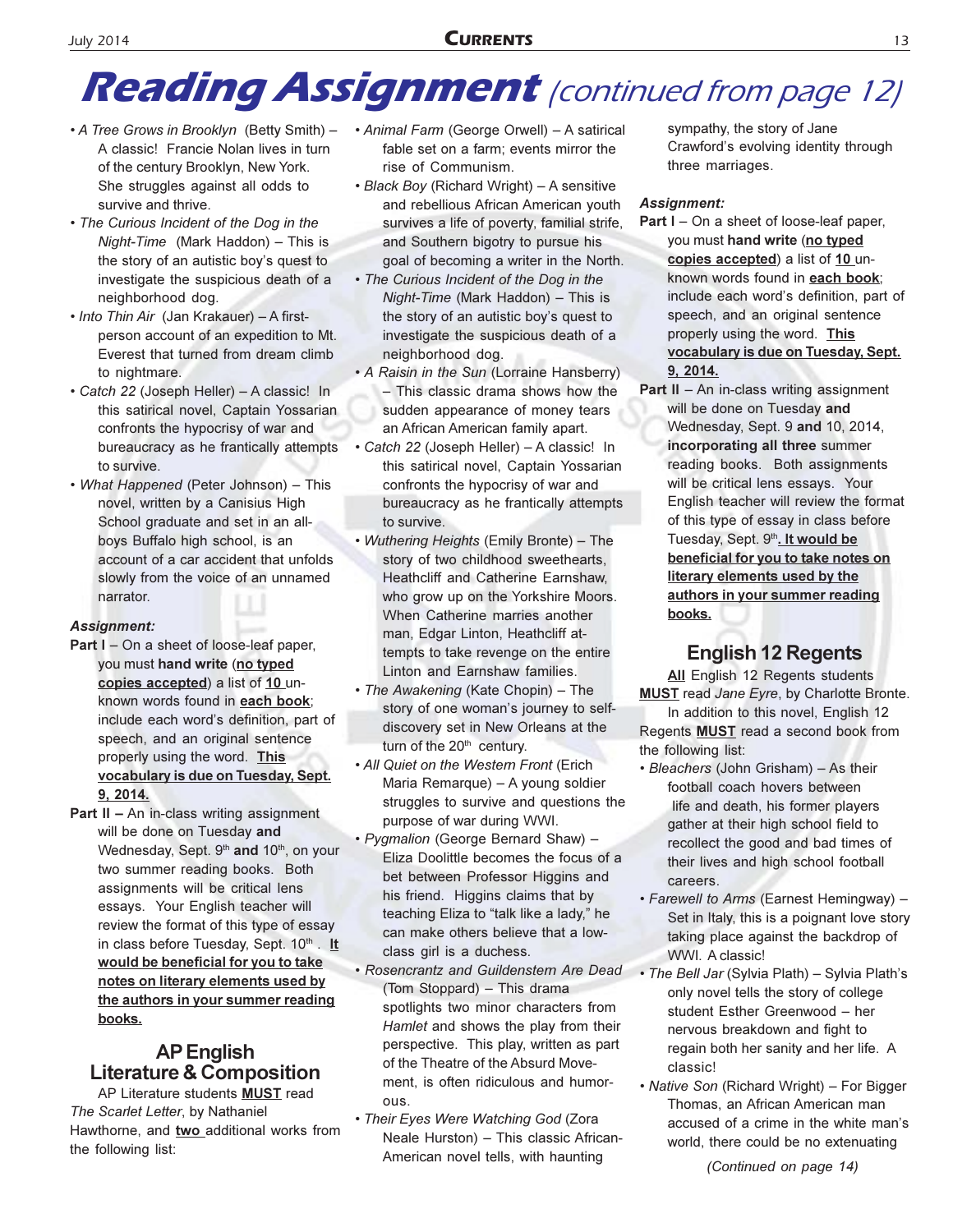## **Reading Assignment** (continued from page 13)

circumstances, no explanations, and only death.

- In Cold Blood (Truman Capote) The documentary account of a 1959 murder in a small Kansas town.
- The Things They Carried (Tim O'Brien) -These stories follow a platoon of American soldiers through a variety of personal and military encounters during the Vietnam War.
- · Ophelia (Lisa M. Klein) A retelling of Shakespeare's Hamlet through the voice of Ophelia.

### **Assignment:**

- Part I On a sheet of loose-leaf paper, you must hand write (no typed copies accepted) a list of 10 unknown vocabulary words found in each book; include each word's definition, part of speech, and an original sentence properly using the word. This vocabulary is due on Tuesday, Sept. 9, 2014.
- **Part II**  $-$  An in-class writing assignment will be done on Tuesday, Sept. 9th, for the novel Jane Eyre. A second inclass writing assignment will be done on Wednesday, Sept. 10th, for the second book you chose to read. It

would be beneficial for you to take notes on the following literary elements found in each book: setting, characterization, conflict and theme.

### AP English Language and **Composition (Grade 12)**

- Part I All AP seniors must read Eats. Shoots, & Leaves, by Lynne Truss; a punctuation test based on the punctuation rules discussed in the book will be given in class on **Tuesday, Sept. 9, 2014.**
- Part II All AP seniors must read On Writing, by Stephen King; this memoir will be used as our first in-class rhetorical analysis essay, to be written on Wednesday, Sept. 10, 2014 (this type of essay will be discussed and explained before the 10<sup>th</sup>).
- Part III Students must choose one of the following to read:
- Farewell to Arms (Earnest Hemingway) - Set in Italy, this is a poignant love story taking place against the backdrop of WWI. A classic!
- . The Bell Jar (Sylvia Plath) Sylvia Plath's only novel tells the story of college student Esther Greenwood her nervous breakdown and fight to

regain her sanity and her life. A classic!

- Native Son (Richard Wright) For Bigger Thomas, an African American man accused of a crime in the white man's world, there could be no extenuating circumstances, no explanations, and only death.
- . In Cold Blood (Truman Capote) The documentary account of a 1959 murder in a small Kansas town.
- The Things They Carried (Tim O'Brien) -These stories follow a platoon of American soldiers through a variety of personal and military encounters during the Vietnam War.

### **Assignment:**

This book of choice will be used as our second in-class rhetorical analysis essay, to be written on Thursday, Sept. 11, 2014.

It would be beneficial for you to take notes on rhetorical elements used by King and the author of your third book; rhetorical elements include: tone, diction, syntax, irony, symbolism, ambiguity, allusion, arrangement, structure, connotation, figures of speech, style, repetition, etc.

FYI - you must discuss 3 rhetorical elements in a rhetorical analysis essay.



SCRIP orders will not be placed over the summer, but if you have ideas for new vendors to add, let us know! - Thank you for helping St. Mary's High School-

Give.co

What if ...up to 26% of each purchase you made went to your favorite worthy cause? Shopping at hundreds of online stores helps St. Mary's High School with each purchase! It's all free & private. Join today and change online shopping for good. Go to igive.com for more information.

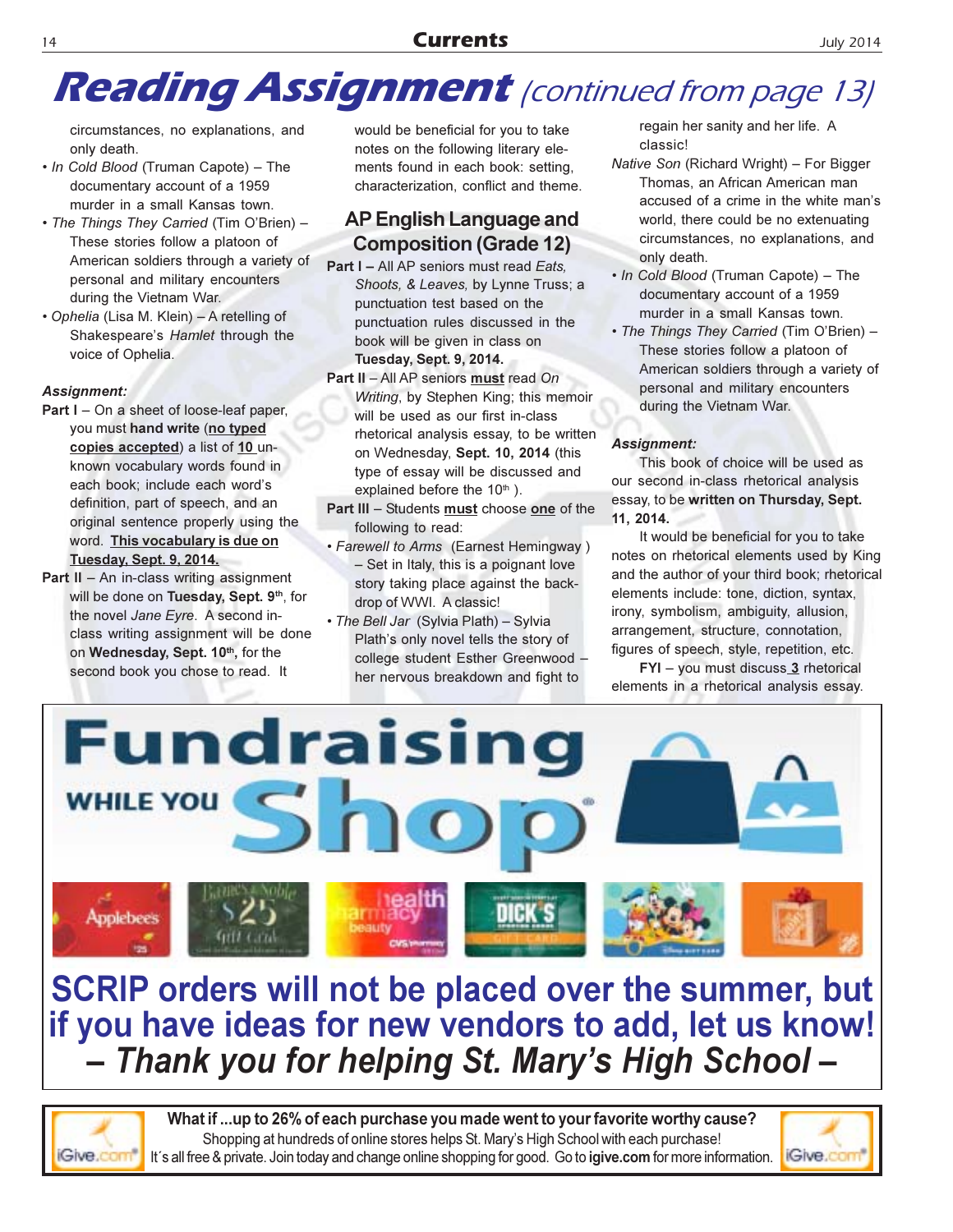## **School Supply List**

The annual ritual of School Supply Shopping has begun, as area stores have started their sales and promotions. For many families, the treks to KMart, Target, or Wal-Mart will take place as the students prepare for the new school year. For the St. Mary's students, the store visits will

The Poisonwood

Kingsolver

**Bible by Barbara** 

**English 12 Regents** 

5 dividers (only to

• 3-ring binder with

English class)

be used for

**AP English Lan-**

size - only to be

used for English

• highlighter

guage • 3-ring binder (any

class)

· highlighter

• Post-It flags

• folder with

pockets

**Classes** 

All French &

**Creative Writing** 

**Foreign Language** 

**Spanish classes** 

spiral notebook

with 4 pockets,

OR 4- pronged

pocket folders (1

for each quarter)

notebook (must

be for French or

and a spiral

Spanish use

Spanish 2 and 2

• 1 highlighter.

**Honors** 

black.

· In addition to

above, 3 gel

**Health Classes** 

• 2-inch 3-ring

**Math Classes** 

• pencils with

erasers

**All Math Classes** 

• TI84 plus graph-

ing calculator

binder • 1-subject note-

book • folder

pens, one each of red, green, and

only)

#### **Needed for all** classes

- pens
- pencils
- · loose leaf paper

#### <u>Business Classes</u> **Business Law**

- one-subject notebook
- folder with pockets

### **English Classes**

- **English 9 Regents** 2-inch 3-ring binder with at least 5 dividers
- composition-style notebook
- highlighter • folder with
- pockets

### **English 9 Honors**

2-inch 3-ring binder with 6 dividers (only to be used for English class) folder with pockets

### **English 10 Regents**

2-inch 3-ring binder with 2 dividers (only to be used for English class)

#### English 10 Honors

• 2-inch 3-ring binder (only to be used for English class)

#### **English 11 Regents**

- 2-inch 3-ring binder with 6 dividers (only to be used for English class)
- highlighter

#### **AP English Litera**ture

- 3-ring binder with 5 dividers (only to be used for English class)
- highlighter
- Post-It flags

#### also begin.

In an effort to assist families in their back-to-school shopping, here is a **PARTIAL** list of supplies needed by the different departments.

Please note two items - Individual teachers will have additional requirements

**AP Statistics** 

· regular book cover

· regular book cover

**Religion Classes** 

supplies neces-

 $\cdot$  2.5" binder

· dividers

**Math IVB** 

· divider

• 2" binder

• notebook

Freshmen

sarv

• No special

**Sophomores** 

binder

1-inch 3-ring

• a Bible at home (if

have a Bible at

will supply one)

**Juniors & Seniors** 

**Science Classes** 

• One 3-5 subject

spiral bound

notebook (for

Regents only)

• 2-inch 3-ring

Earth Science-A -

**Earth Science** 

• 1-inch 3-ring

binder

student does not

home the school

Algebra A and Algebra B jumbo book cover  $\cdot$  1.5" binder

· graph paper

### Geometry A,

- Geometry H, Algebra 2 / Trig A, Algebra 2 / Trig H
- · jumbo book cover
- 2" binder
- notebook
- graph paper
- · dividers

#### Math IIR

- · jumbo book cover
- 2" binder
- notebook
- · graph paper

#### **Math IIIB**

- · regular book cover
- 2" hinder
- notebook
- graph paper

#### **Pre-Calculus**

- 2" binder
- notebook
- · jumbo book cover

#### Pre-Calculus H

- $\cdot$  1.5" binder
- 

- 
- · divider
- · regular book cover
- One package of dividers (5) Highlighter

binder

2 pocket folder

for their classes. These lists will be passed out the first day of class.

Also, students will be receiving an assignment notebook from St. Mary's High School on their first day of school. Thus, there is no need to purchase a separate one.

- Multicolored ink pen (at least 4 different colors) • Graph paper
- Ruler · Calculator (four function calculator or scientific calculator)
- **Living Environment**
- A or B • 2-inch 3-ring binder
- One package of dividers
- Multicolored pen
- Colored pencils
- · Highlighter
- ·T wo pocket folder • Calculator (four function or

scientific)

#### **General Chemistry**

- 2-inch 3-ring binder with at least 4 dividers Calculator (basic
- functions, but graphing calculator from math is good) • pocket folders

**RegentsChemistry, Regents Chemistry** Honors. **Advanced** 

**Chemistry** Two -2-inch 3-ring binders with dividers

• Calculator (Nongraphing calculator required for Regents Exam)

15

**Graph Paper** 

#### **Physics**

- 3-5 subject spiral bound notebook (used only for physics)
- 2 pocket folder or 3-ring binder for hand-outs
- Protractor
- Ruler  $\bullet$
- $\bullet$ Graph paper Calculator (graphing calculator used in math class)

#### **Environmental** Science

- Spiral bound notebook
- 2 pocket folder
- Colored pencils

#### **AP Chemistry**

- Two -2-inch 3-ring binders with dividers
- · Graph Paper

#### **Social Studies Classes All Classes** 2-inch 3-ring binder

rrusciki Bakery  $\frac{1}{2}$  and  $\frac{1}{2}$ 

80 West Drullard Avenue, Lancaster • and The Broadway Market Phone: (716) 681-9866 • Fax: (716) 681-9868 sales@chruscikibakery.com • www.chruscikibakery.com

• regular book cover **AP Calculus** · 3" binder • notebook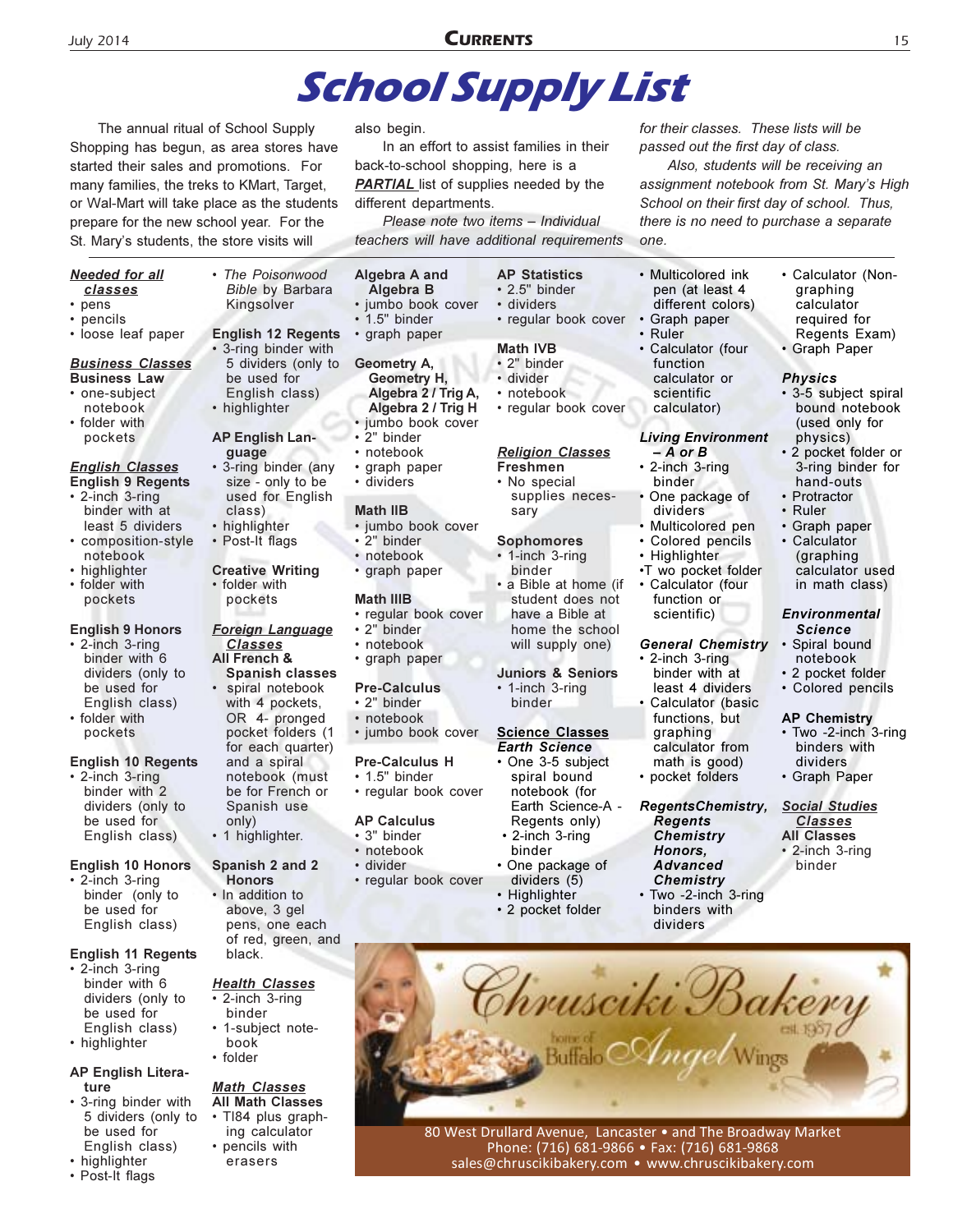## **Mulcahy, Page inducted into Athletic Hall** Athletes receive end-of-year awards

St. Mary's High School in Lancaster held its annual Sports Award Banquet and Athletic Hall of Fame Induction on June 10 at Beginning's Banquet Facility in Sloan.

The Banquet included the induction of the two newest members of the St. Mary's Athletic Hall of Fame: Lawrence Mulcahy, a 1975 graduate of St. Mary's, and Adam Page, a 2010 graduate.

While at St. Mary's, Mulcahy was a two-time All-Catholic Basketball Player (1974 and 1975) where he averaged 17.2 points per game. He was also an All-Catholic in Track and Field for the high jump. After St. Mary's, he attended Alfred State College where he scored 742 career points, still second most in school history. He was a 1977 National Junior College Athletic Association All-American and the 1977 Alfred State Athlete of the Year. In 2012 he was inducted into the Alfred State Athletic Hall of Fame.

After receiving his BS in Accounting from the University of Scranton and his **MBA from Fordham University, Mulcahy** became a senior financial manager for

### **Start dates** for fall sports

Students planning to play a sport during the fall 2014 season should be aware of the following start dates:

- Football Monday, Aug. 18th 9-11 a.m., 1-3 p.m. at school.
- · Girls' Soccer Monday, Aug. 18th 8-10 a.m. at Westwood Park
- . Girls' Varsity Volleyball Monday, Aug. 18th - 9 a.m.-1 p.m. at school
- · Girls' JV Volleyball Monday, Aug. 18th - 3-6 p.m. at school
- Boys' Soccer Monday, Aug. 18th -6:15-8:15p.m. at Lancaster Middle School
- · Boys' Volleyball Monday, Aug. 18th -9 a.m.-12 noon at school
- Golf Monday, Aug. 25th 1-2:30 p.m. at Walden Driving Range (bring your own clubs)

More information will be available in the August issue of Currents or by calling Joe Rera, Athletic Director, at 683-4824, ext. 235



Honorees at the St. Mary's High School Sports Banquet included (seated left to right) Tyler English, Adam Page, Lawrence Mulcahy, Nicholas Vallone, (standing) Alexandra Casillo, Matthew Wrobel, Jacqueline Steck, Dione Strong, and Abigail Salamone.

various public and private companies. He is presently the Chief Financial Officer of privately held companies in New Jersey where he resides with his wife Nancy and their sons, Matthew and Brian.

Page is a member of the United States National Sled Hockey Team where he has earned many accolades including two Olympic Gold Medals (2010 in Vancouver and 2014 in Sochi), the first of which was earned while he was a senior at St. Mary's. Additionally, Page and the team have won four medals in the International Paralympic World Championship (bronze in 2008, silver in 2013, and gold in 2009 and 2012); and four IPC World Sledge Hockey Challenge medals (bronze in April 2011, silver in November 2011 and 2012, gold in 2012). He has been on the U.S. National Sled Hockey team for seven years (2007 to present) and the Buffalo Sabres Sled Hockey Club Team for 15 years (1999 to present). When he first made the National Team in

2007, he was the youngest member of the team and only a sophomore at St. Mary's.

On the personal side, Page is presently attending Medaille College where he is majoring in Sports Management. The Lancaster resident is also a motivational speaker.

The evening concluded with the presentation of the Major Athletic Awards for the 2013-14 school year. These award winners were:

- Ken Jakubowski Award for Dedication -Alexandra Casillo
- **Harry Paul Memorial Award for Dedica**tion to Sports - Dione Strong
- Lady Lancer Hustle Award Abigail Salamone
- Joseph Monin Hustle Award Nicholas Vallone
- **Dick Woj Dedication to Basketball Award - Matthew Wrobel**
- Female Athlete of the Year Jacqueline **Steck**
- Male Athlete of the Year Tyler English

### **Football game program returns**

The St. Mary's Football Team will be bringing back the very popular game day programs for the 2014 season.

The program will feature player pictures and biographies, information on the new coaching staff, and team records and awards.

The team is looking for people or organizations to advertise in the program. Those interested should go to the St. Mary's football website or contact Pam O'Neill at poneill210@roadrunner.com.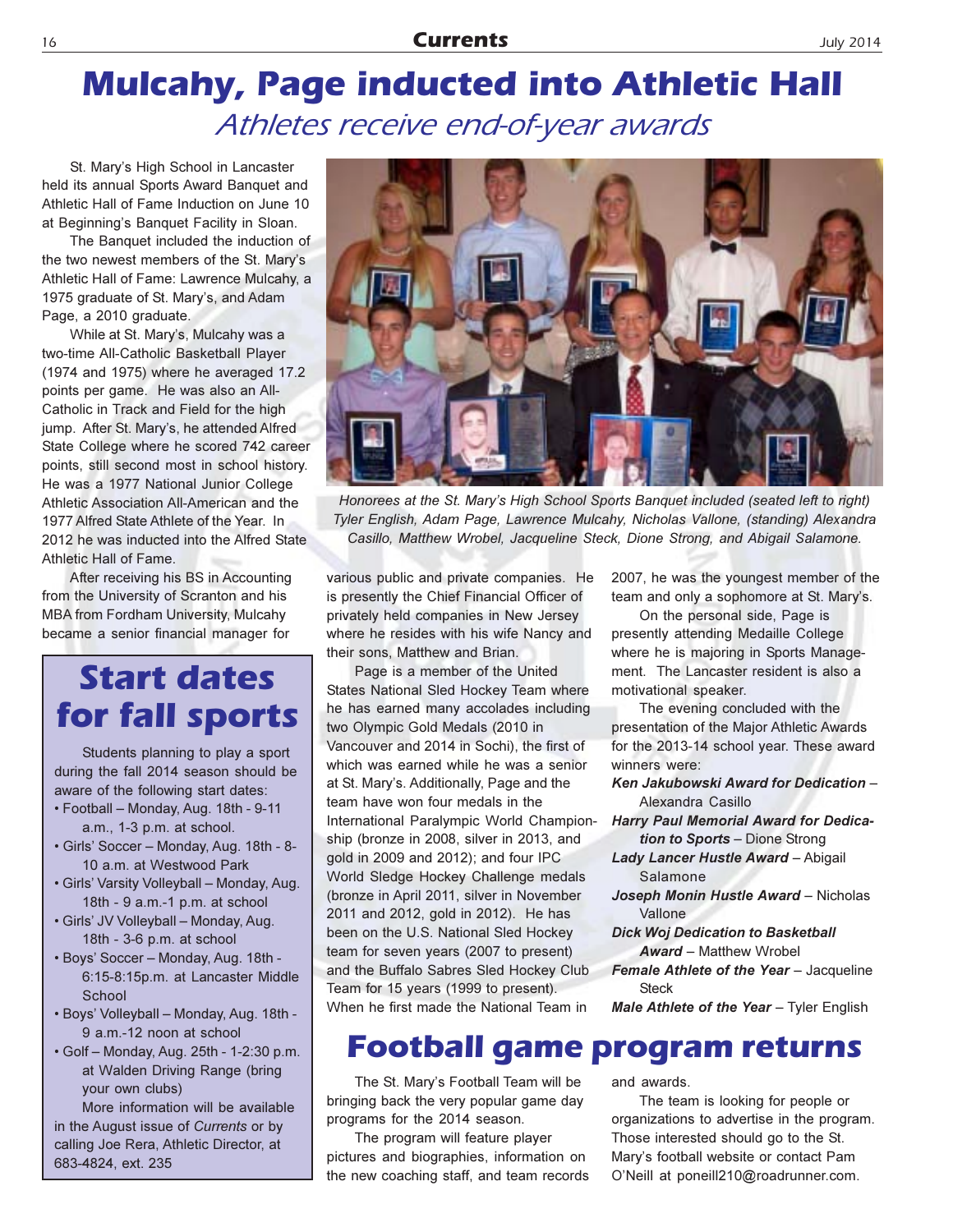## **July 2014 Calendar**

| <b>Sunday</b>  | <b>Monday</b>                                                                                       | <b>Tuesday</b>                                                                                      | Wednesday                                                                                                  | <b>Thursday</b>                                                                                     | <b>Friday</b>                                                   | <b>Saturday</b> |
|----------------|-----------------------------------------------------------------------------------------------------|-----------------------------------------------------------------------------------------------------|------------------------------------------------------------------------------------------------------------|-----------------------------------------------------------------------------------------------------|-----------------------------------------------------------------|-----------------|
|                |                                                                                                     | During the summer, School offices are open<br>from 8 a.m. to 1 p.m. or by appointment.              | 2                                                                                                          | 3                                                                                                   | 4<br><b>School Closed</b>                                       | 5               |
| $\overline{6}$ | 7<br><b>Football Camp</b><br>9am-12noon                                                             | 8<br><b>Football Camp</b><br>9am-12noon                                                             | 9<br>Football Camp<br>9am-12noon                                                                           | 10                                                                                                  | 11                                                              | 12              |
| 13             | 14<br>9am-12noon                                                                                    | 15<br>Boys' Basketball Camp   Boys' Basketball Camp   Boys' Basketball Camp<br>9am-12noon           | 16<br>9am-12noon                                                                                           | 17<br>9am-12noon                                                                                    | 18<br>Boys' Basketball Camp Boys' Basketball Camp<br>9am-12noon | 19              |
| 20             | 21<br>First Step Program<br>9am-12noon<br>Girls' Middle School<br><b>Volleyball Camp</b><br>9am-2pm | 22<br>First Step Program<br>9am-12noon<br>Girls' Middle School<br><b>Volleyball Camp</b><br>9am-2pm | 23<br>First Step Program<br>9am-12noon<br><b>Girls' Middle School</b><br><b>Volleyball Camp</b><br>9am-2pm | 24<br>First Step Program<br>9am-12noon<br>Girls' Middle School<br><b>Volleyball Camp</b><br>9am-2pm | 25<br>Girls' Middle School<br><b>Volleyball Camp</b><br>9am-2pm | 26              |
| 27             | 28<br><b>First Step Program</b><br>9am-12noon<br>Girls' Basketball Camp<br>9am-12noon               | 29<br>First Step Program<br>9am-12noon<br>Girls' Basketball Camp<br>9am-12noon                      | 30<br>First Step Program<br>9am-12noon<br>Girls' Basketball Camp<br>9am-12noon                             | 31<br>First Step Program<br>9am-12noon<br>Girls' Basketball Camp<br>9am-12noon                      | Girls' Basketball Camp<br>9am-12noon                            | 2               |

### **Health Corner**

### **Look for the signs of skin cancer**

By Kendra Ciezki '16

**Healthy Lifestyles Club** 

With summer finally here, tanning and UV radiation are becoming more of a problem than usual during the year. Although skin cancer may seem to be something that would never happen to you, this article may make you want to take another look at the signs you can look for before it is too late.

Skin cancer occurs when normal skin cells grow very rapidly and "attack" surrounding tissues. According to getright.org, a non-profit organization that educates familes about physical health, an estimated 40% to 50% of fair-skinned people who live to be 65 will develop at least one episode of skin cancer.

Signs of skin cancer can be easy to spot. New growths and new spots on your skin are probably the most common and easiest to spot changes. Actinic Keratosis, also known as Solar Keratosis, are small scaly patches that are most commonly formed after spending too much time in the sun. In most cases, they will be located on you head, neck, or hands, but they can also be found elsewhere. Fairskinned, blond, or red-haired people with blue or green eyes are most at risk.

If the cancer spreads from the skin through the lymph system, it will sometimes go through the bloodstream and along to other organs, such as the brain or the liver. This could potentially cause the cancer to be fatal.

Cancer is obviously never something you would want, so taking precautions to avoid a cancer that most of the time is in your own hands of developing is very easy.

These problems can be more easily avoided by taking simple precautions. Skin cancer is curable in most cases, but it's better to be safe than sorry.

If you notice any different new growths or spots on your skin, get them checked out as soon as you can. This may be the thing that saves you, as early treatment can often rid your body of the cancer or even stop it before it forms. Any change in size, shape, or color of a mole or other skin growth, such as a birthmark, is a very important sign.

Another precaution, and probably the easiest one to do, is to just wear sunblock when going out in the sun. Sunblock should still be worn even on cloudy days.

as UV radiation still reaches your skin. Avoiding indoor tanning is also highly recommended.